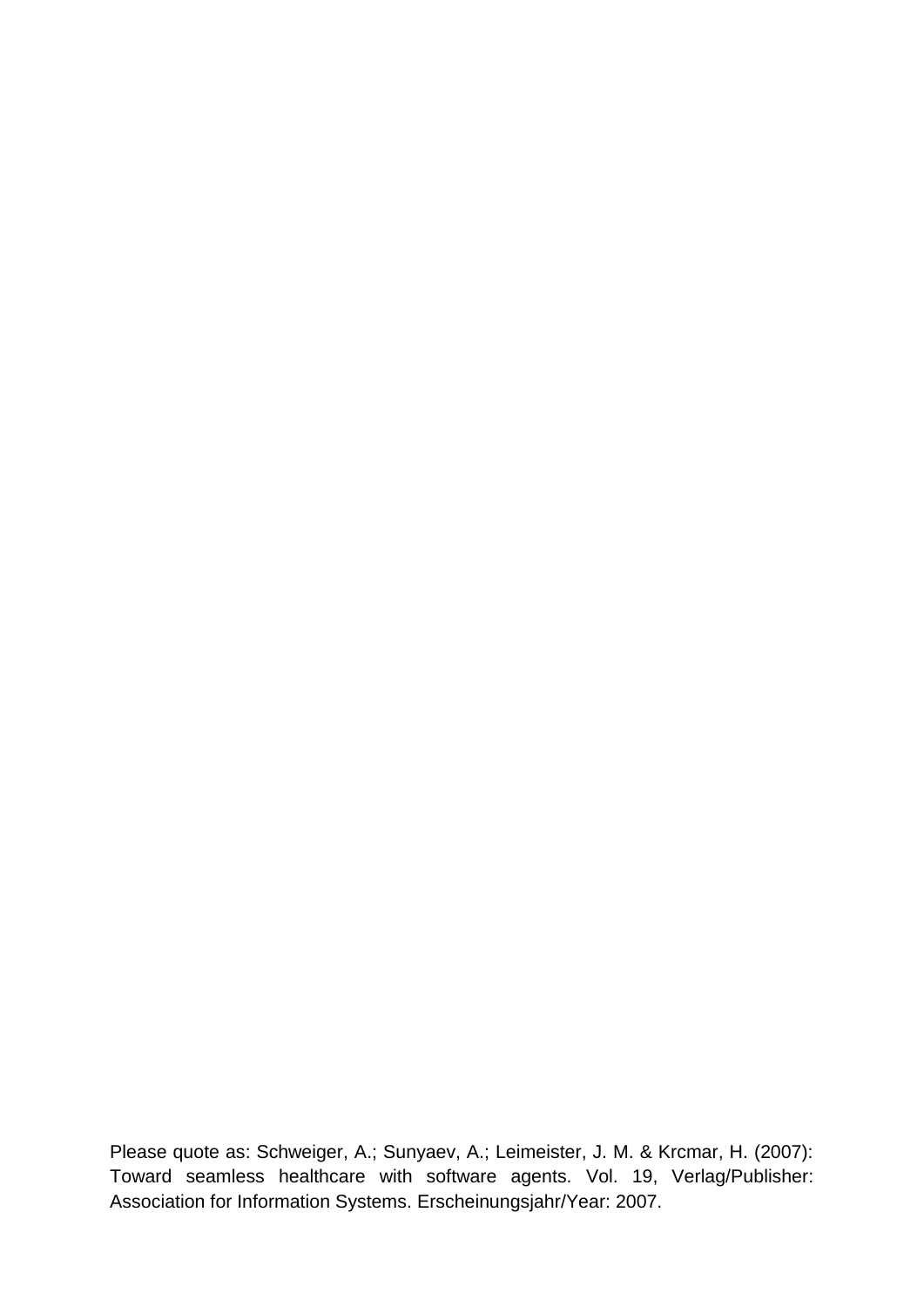

# **INFORMATION SYSTEMS AND HEALTHCARE XX: TOWARD SEAMLESS HEALTHCARE WITH SOFTWARE AGENTS**

Andreas Schweiger Ali Sunyaev Jan Marco Leimeister Helmut Krcmar Chair for Information Systems Technische Universität München, Germany andreas.schweiger@in.tum.de

## **ABSTRACT**

Healthcare processes are frequently fragmented and often badly supported with IT. Inter- and intra-organizational communication and media frictions complicate the continuous provision of information according to the principle of information logistics. Based on extensive literature review, we present the vision of seamless healthcare with horizontally and vertically integrated healthcare processes enabled by seamless IT support. Its implementation requires the establishment of a communication infrastructure and the deployment of adequate standards in healthcare. There are already comprehensive approaches for dealing with integrating heterogeneous information systems. However, they lack a common communication infrastructure and do not support proactivity and flexibility which are dominant characteristics in healthcare. We propose a software agent-based approach for realizing the vision of seamless healthcare. We present a corresponding implementation for integrating heterogeneous information systems in the context of the German Health Telematics Infrastructure. Based on the concept and the implementation, we show that the modular approach is capable of supporting a wide range of different applications. We furthermore outline which facets of an agent-based solution could be implemented in an operative real-world environment. In closing we derive implications for IT decision makers in healthcare and show directions for future approaches for reducing information logistics related shortcomings in healthcare.

**Keywords:** healthcare information systems, information logistics, standards, software agent.

#### **I. SPECIFICS IN HEALTHCARE**

Current issues in healthcare focus on the improvement of the quality of treatment and patient satisfaction. In order to reach these goals, this paper is geared to the Design Science [Hevner et al. 2004] methodology as a framework, which allowed us to analyze the needs for an integrated healthcare solution by an extensive literature review, to design and implement an agent-based artifact, and to evaluate its results and possible impacts.

Through information technology, it could be possible to improve efficiency in healthcare by using adequate systems for support. Indeed, information systems can improve the availability [Elson et al. 1997], completeness [Tang et al.1999], reduce failures [Bates et al. 1994], and enhance the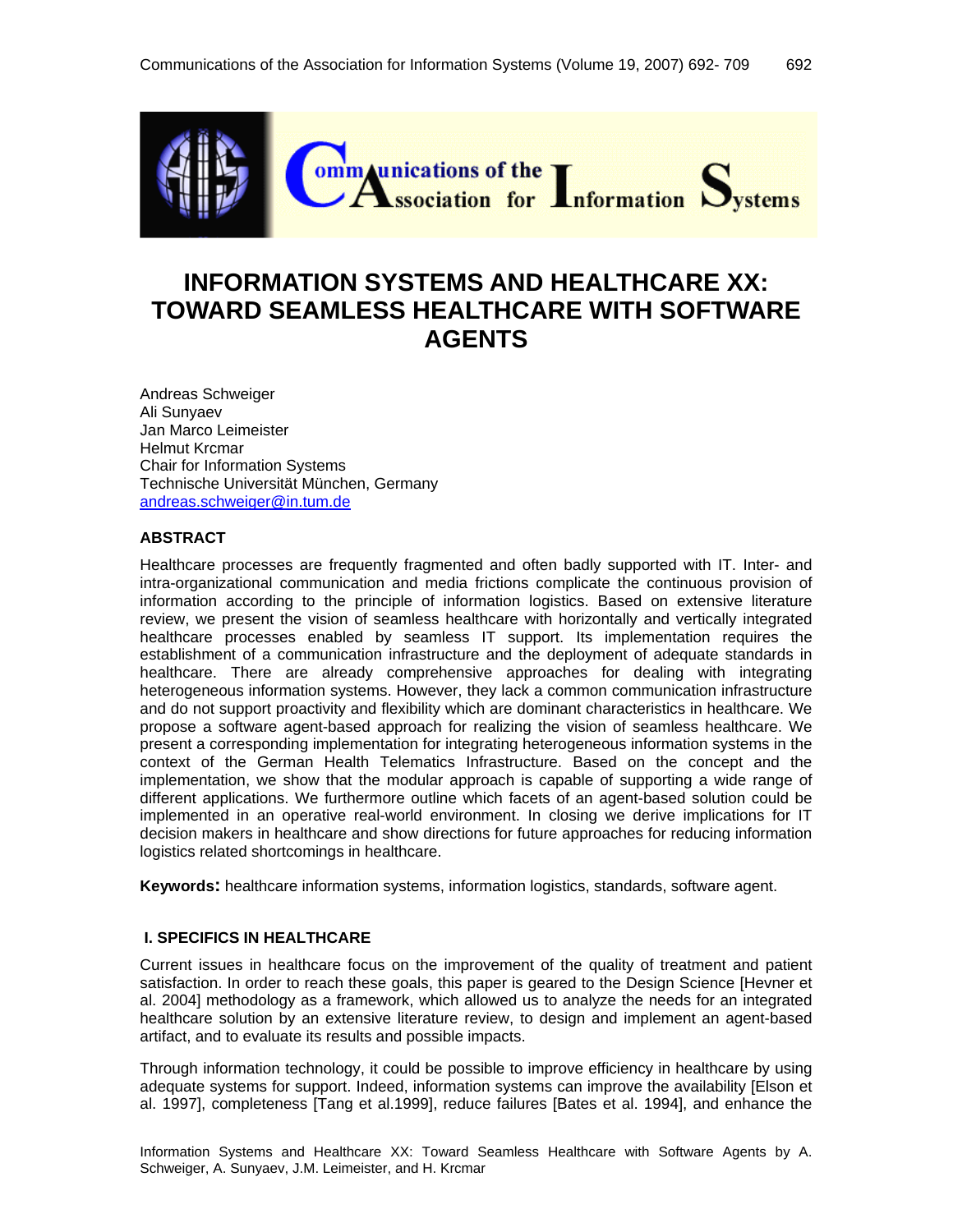orientation of comprehensive documents [McDonald and Tierney 1988; Garrett et al. 1986; Lenz et al. 2005]. In the following section we will show that the number of participants within the healthcare process, their local distribution, inter- and intra-organizational communication, media frictions, and both heterogeneous communication standards and infrastructures are aspects in healthcare that make leveraging the potentials of IT very difficult.

### **INTRA AND INTER ORGANIZATIONAL COMMUNICATION**

Healthcare is characterized by a broad spectrum of different actors such as service receivers, service providers, and health insurance agencies. Patients receive services which are provided by numerous individuals and institutions and include healthcare professionals, hospitals, outpatient care services, rehabilitation services, and drug stores. Within hospitals, the services provided can be further broken down as there are highly specialized actors in disciplines such as cardiology and dermatology who provide specialized services. In addition to intra-disciplinary specialties there are also inter-disciplinary healthcare workers such as nurses and physical therapists working in hospitals. In order to provide accurate diagnoses and effective treatment, these heterogeneous working groups need to be controlled and their activities need to be coordinated using good communication. The distribution of work implicates the existence of a distributed and sometimes even isolated information systems' landscape. This effect is reinforced by the fact that the respective service providers usually act autonomously and independently from each other. This can lead to an inability of the different groups or different departments to attain the desired goal which is effective and efficient diagnosis and treatment of the patient, i.e. management of the ill person.

Various types of media are to be found in hospitals. A lack of congruous media is caused not only by the parallel usage of both paper-based and digital documents, but also by the usage of different digital data structure formats which leads to inconsistencies of the data collected [Mikkelsen and Aasly 2001]. Although Mikkelsen and Aasly identify in their study significant differences between the information that is recorded on paper-based and digital media, the amount of faulty documents is relatively small in relation to the total number of documents under investigation. The potential consequences of wrong information are assessed to be more severe than the consequences of completely missing data. Another consequence of media discontinuity is the error-prone transmission of data to the target medium. As a result, wrong information, as identified in the study by Mikkelsen and Aasly, can potentially be generated but should be avoided as it is closely correlated with a high potential for poor decision-making. Failures in the treatment process reduce the quality of administered treatments. Several sources of errors within the diagnostic process, the first step in the treatment process, have been identified [Bhasale 1998]: Error-prone assessment of information, especially when proposing and evaluating hypotheses; errors in the transfer of information; inaccurate patient records; inadequate communication between patients and service providers; and inadequate communication between various service providers. The identification and correction of failures could increase the quality of the treatment process in hospitals [Bates et al. 1994].

The strict division of service providers and thus the existence of different information systems imply heterogeneous data formats [Sunyaev et al. 2006]. Since there is no tendency toward a uniform and comprehensive standard for semantic and syntactic data exchange to be expected, the need for transformation between the established standards can be observed [Haeber and Dujat 2004].

The described phenomena related to intra-institutional communication can be equally transferred from the hospital domain to the general healthcare system. The distribution and discontinuity in the process of providing treatment is even more distinct if the treatment process takes place in different institutions. Deficits in terms of cross-institutional treatment processes have been demonstrated [Forster et al. 2004].

Significant deficits in terms of information logistics resulting from the factors mentioned above can be identified. To correct these deficits, the right information needs to be provided at the right point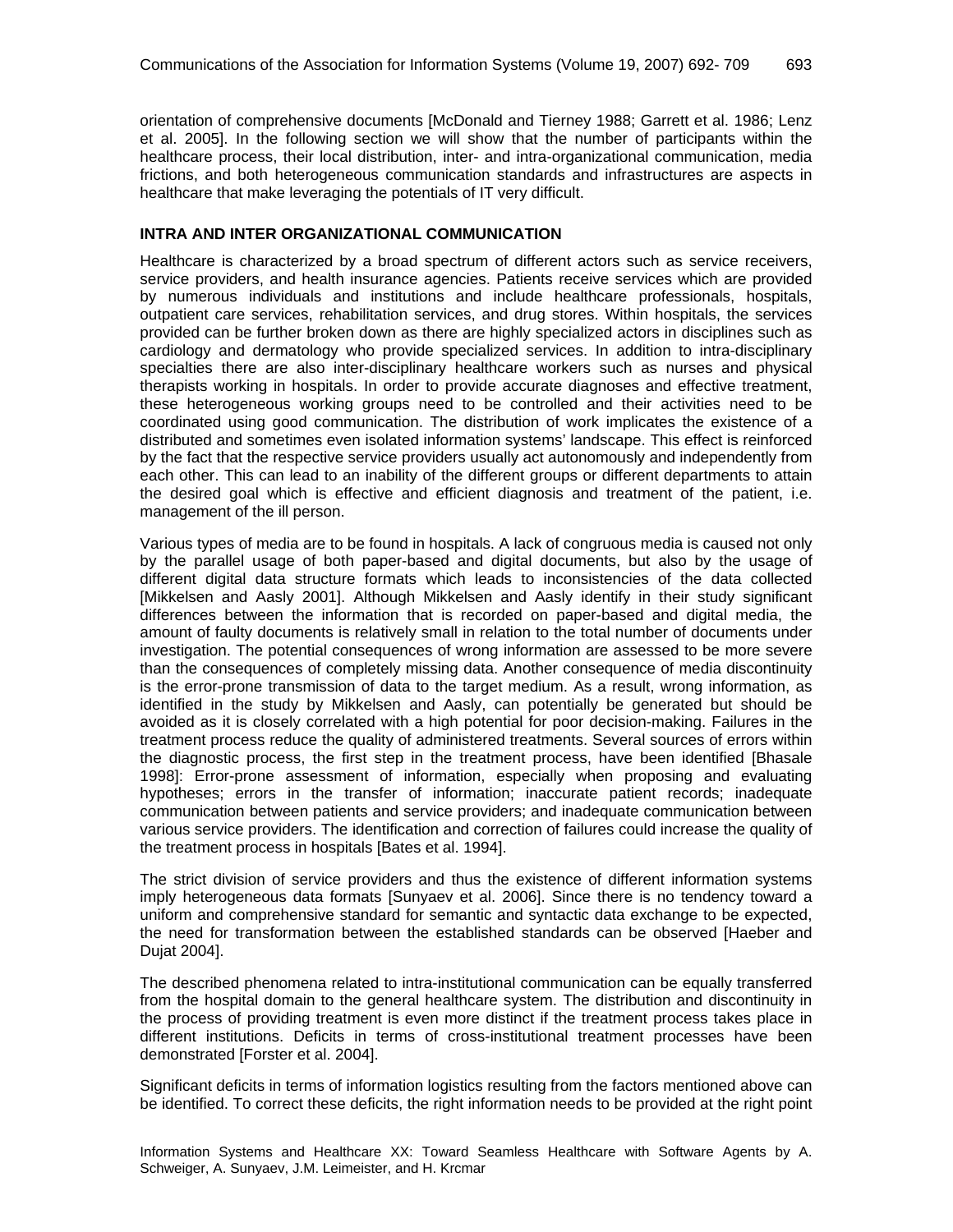of time, in the right quantity, at the right location, and in the right quality [Augustin 1990]. Correct and appropriate flow of information is especially important in healthcare [Anderson,1997]. There are, however, aspects of the healthcare industry which prevent the correction of known deficits which, as a consequence, compromises the ability of this industry to improve the quality of the services offered.

### **TOWARD A VISION: SEAMLESS HEALTHCARE**

The vision of seamless healthcare can be summarized as comprising horizontally and vertically integrated healthcare processes enabled by seamless IT support. The provided health services are capable of adapting to the variable and individual situation of the patient over time. Therefore, this paradigm focuses on an effective and efficient provision of patient-centered healthcare, independent of time and location. This implies the interconnectedness of all information systems and basing information exchange on data formats for semantic and syntactic unification. Several studies [Fowles et al. 2004; Pyper et al. 2004; Ross et al. 2005] have come to the conclusion that patients are explicitly interested in their personal medical information. This interest in medical information could potentiate compliance with the treatment process [Essex et al. 1990] and improve the outcome of treatment [Cimino et al. 2001; Ball and Lillis 2001].

The described integration of information and resultant patient empowerment takes place in several steps. Five levels of digitalization [Waegemann 1999] flow into a comprehensive electronic patient record. This record is an integration of data from different and locally distributed institutions and enables the patient to monitor their own medical data and, possibly, to add his own e.g. wellness-related data.

Deploying the vision of seamless healthcare can increase the quality of treatment since all relevant data can be made available to healthcare providers according to the principle of information logistics. This reduces the risk of errors. As all information is stored together, there is little risk of inadvertent omission or misplacement of data. The availability of digital data and automatic translation between different digital data formats provides ease in transferring data between various media thereby reducing possible errors and the need for manual handling of data. Storage of data in a comprehensive electronic patient record could help to reduce healthcare costs although this aspect of electronic data storage has not been fully investigated.

#### **II. INTEGRATED IT-SOLUTIONS FOR SEAMLESS HEALTHCARE**

In order to enable the implementation of the vision of seamless healthcare, a basic communication infrastructure needs to be established. Once this network infrastructure is set up, the interoperability at the syntactic and semantic level can be advanced.

#### **A NATIONAL FRAMEWORK: THE GERMAN HEALTH TELEMATICS INFRASTRUCTURE**

Advances in the basic communication infrastructure have aided the introduction of the electronic patient card in Germany. A telematics infrastructure forms the basis for an electronic patient card which is mandatory for patients within the public health insurance system. In general, the telematics infrastructure aims at connecting existing information systems of various service providers and health insurances via a common network. The requirements for the development of this infrastructure are derived from legal constraints, current standards, and the requirements of the participating stakeholders.

#### **Health Telematics Infrastructure**

Figure 1 depicts an overview of an abstract architecture of the solution architecture for the forthcoming telematics infrastructure in Germany. Primary systems of service providers (i.e. general practitioners or hospitals) are connected to the communication infrastructure by a special component. This connector communicates with primary systems and card terminals for the electronic patient card and the secure module card (SMC). The communication between the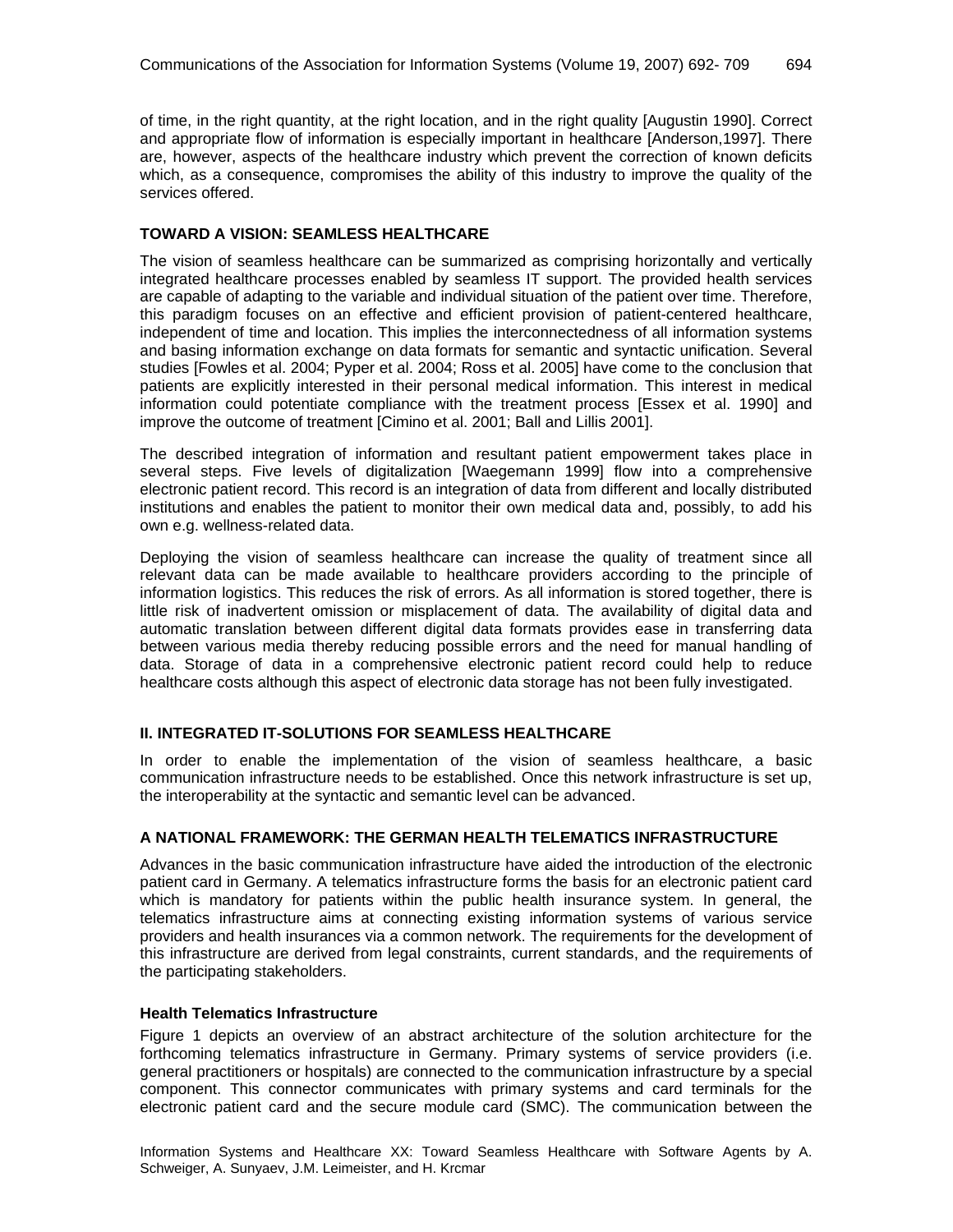connector and the card terminals is transparent to the user and is encrypted automatically. The connector is connected to a VPN box. The connection to the communication structure is established via an access gateway. Access gateways allow only registered users to access the communication infrastructure. A certificate within the used access node enables the mapping to the appropriate VPN. With the mapping to a dedicated VPN a special user role is associated. The service gateway holds a list for the mapping between possible roles and the rights for using application services. These grants specify which services of the user's VPN can be used. Access gateways and service gateways communicate via a trusted backbone, mutually authenticate themselves, and are connected via a VPN. These measures allow only those users the execution of application services, which invoke services via access gateways. Dedicated VPN are capable of calling infrastructure services.



#### Figure 1. Health Telematics Infrastructure for the German Electronic Patient Card [Projektgruppe FuE-Projekt "Loesungsarchitektur" 2005]

Application services, such as the access to the electronic patient card (ePA), prescription data service (VODD), or insurance data service (VSDD), can be called via service gateways. Application services access relevant data via a common access and integration layer (ZIS). This layer implements a common rights management for the access to data which allows for mapping of appropriate rights to users. The ZIS layer also hides the actual distribution of data and implements storage transparency. This encapsulation facilitates the future extension for the integration of external systems since the interfaces of the application services do not need to be adapted. The gematik gateway allows access to root and directory services which are necessary for the administration of the network.

Information Systems and Healthcare XX: Toward Seamless Healthcare with Software Agents by A. Schweiger, A. Sunyaev, J.M. Leimeister, and H. Krcmar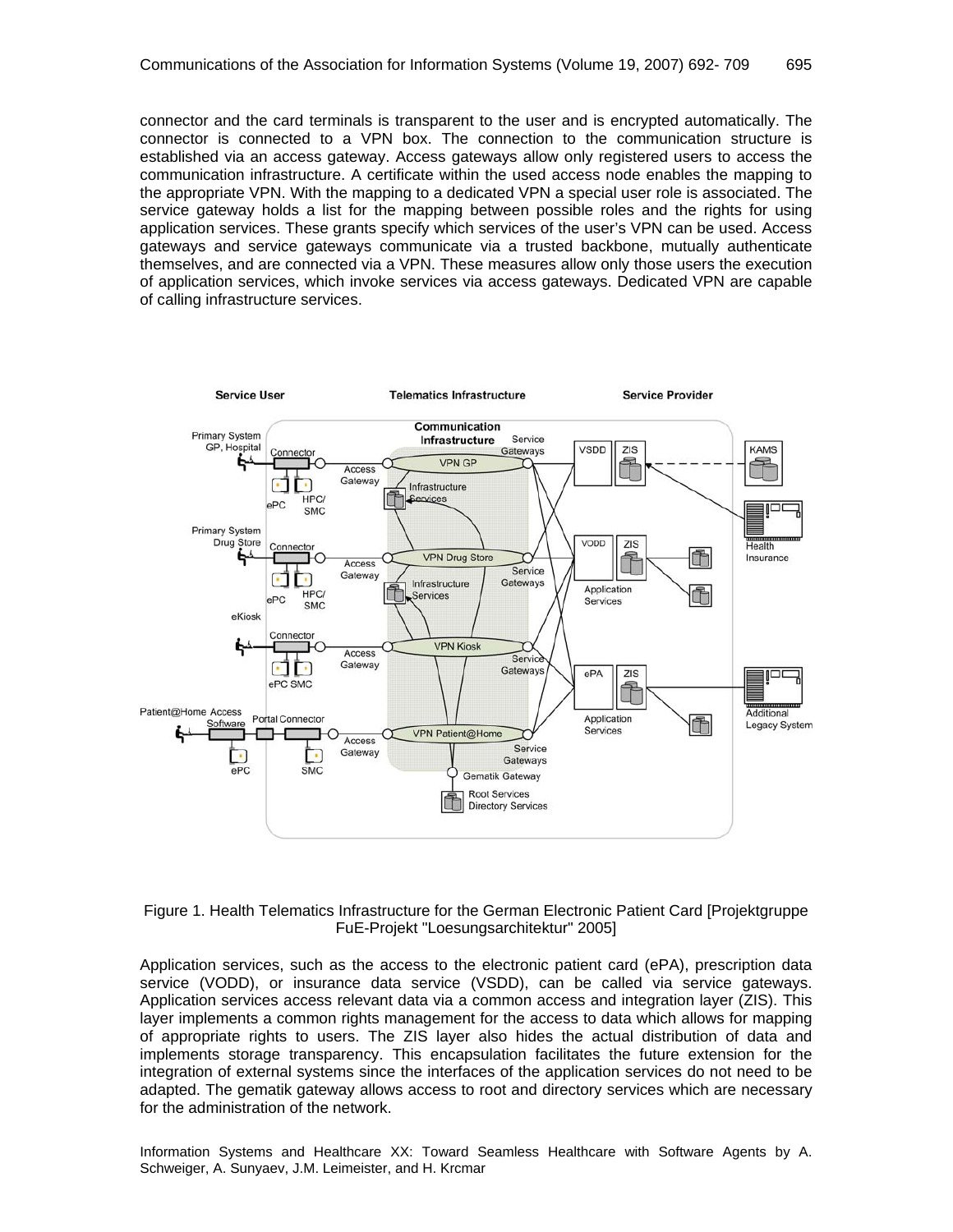#### **Enhancement of the Basic Health Telematics Infrastructure**

The electronic patient card, as a central part of the telematics infrastructure, can provide access to multiple forms of information and can store data locally. These data can be classified as being mandatory or faculty. Mandatory data comprises basic administrative patient data like name, date of birth, or health insurance information. In addition, the implementation of an electronic drug prescription is an obligatory element of the electronic patient card. A further element provides German patients the right to medical services in other European countries.

Besides the storage of data on the electronic patient card, other applications for use are possible. These applications are facultative and require patient permission. These applications include: drug order documentation, electronic physician letters, treatment cost receipts, emergency case data, general patient data, and an electronic health record. Facultative applications allow for improvements in the treatment process and the integration of the patient as an active participant in his return to a state of wellness. Apart from that, these applications potentiate increase in efficiency and effectiveness [Bernnat and Booz Allen Hamilton GmbH 2006]. Therefore, these need to be introduced to the patient by the service providers in healthcare.

The described telematics infrastructure enables a basic communication structure that is needed for a cross-institutional information flow. Only administrative information and data for obligatory applications are to be stored on the electronic patient card, the location of data storage of the other distributed applications is left open and could be stored either centrally or non-centrally. In order to prevent the storage of redundant data, the electronic patient card could be an enabler for establishing a virtual patient record. For this purpose, relevant data could be aggregated at runtime and retrieved out of the locally distributed information systems. In order to have the information about the location of the data storage, the following process could be implemented: The patient card stores links to all treatment data that is stored in distributed information systems. The link information does not need to be stored necessarily on the patient card, but could also be stored centrally on a server of the telematics infrastructure and can then be accessed by the patient or the service provider. Using this approach, in case of loss of the patient card, the data is not lost as it is stored centrally. These links contain the information of where the data is stored and enables the retrieval of all relevant data, regardless of where it is located. This idea enhances the mandatory elements of the patient card and transforms it into the prerequisite for an electronic patient record which integrates distributed information systems. This scenario takes into account the notion of an empowered patient and is implemented in the described prototype for seamless healthcare.



Information Systems and Healthcare XX: Toward Seamless Healthcare with Software Agents by A. Schweiger, A. Sunyaev, J.M. Leimeister, and H. Krcmar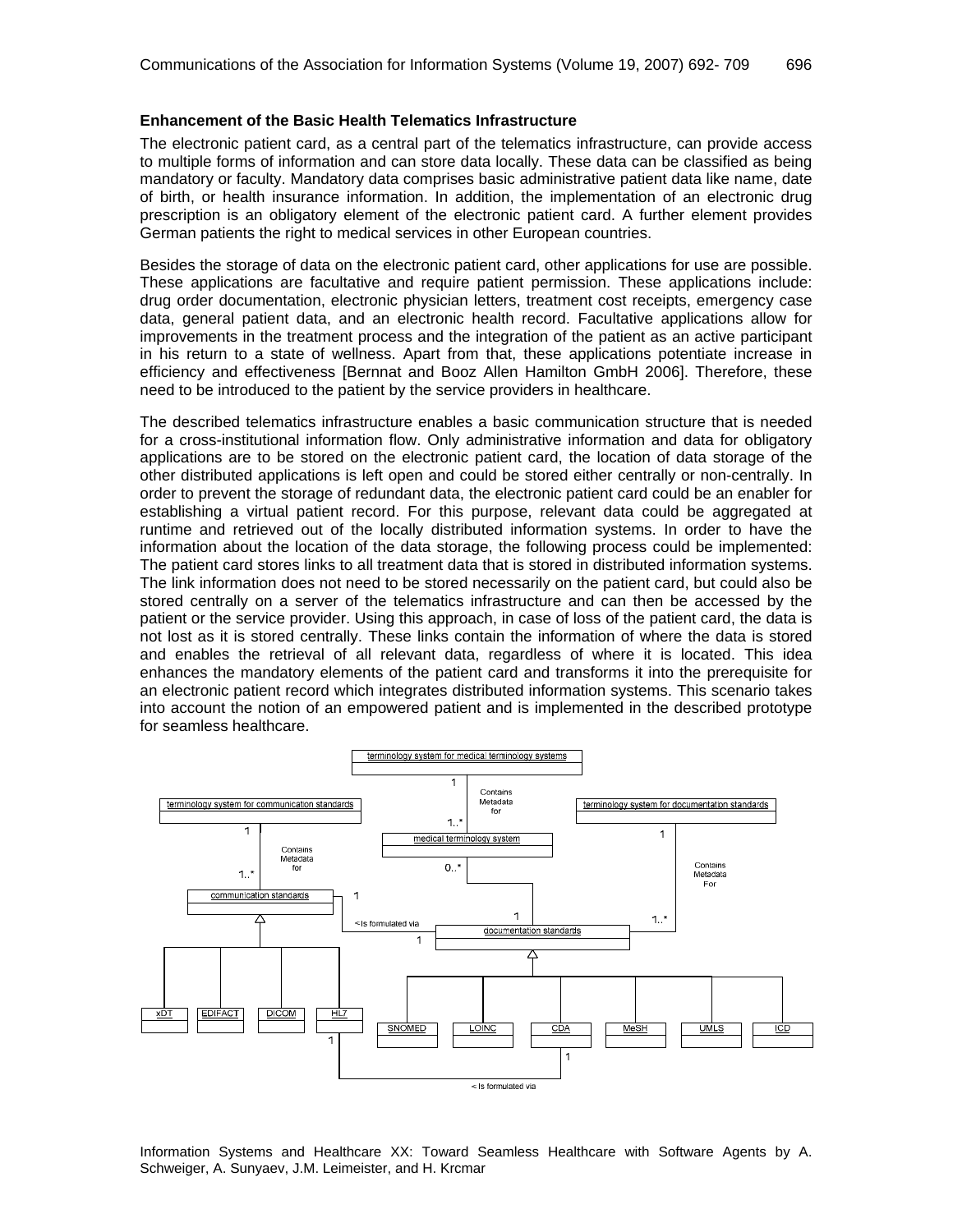Figure 2. Medical Communication and Documentation Standards [Sunyaev et al. 2008]

## **REQUIREMENTS FOR AN INTEGRATED IT-SOLUTION**

The described integrated telematics solution is based on standardized communication mechanisms. Standardized communication enables the exchange of data between all participating healthcare information systems [ Healthcare Information and Management Systems Society 2006]. Interoperability processes in healthcare and the medical market require generally accepted standards [Sunyaev et al. 2006] in order to achieve the following: efficient and effective combination of distributed medical systems, increase competition and reduce costs, easily update or replace healthcare IT products, and reduce errors to make healthcare services safer [WHO 2006; CEN/TC 251 European Standardization of Health Informatics]. IT standards in the healthcare sector can be divided into two groups: syntactical and semantic standards. For an overview of current and worldwide accepted healthcare IT standards, see Figure 2. Sunyaev provides a comprehensive discussion of accepted IT standards in healthcare [2008].

The correct transmission of medical and administrative data between heterogeneous and distributed medical information systems is based on syntactical standards. These are mainly HL7/CDA [Health Level Seven Inc. Ann Arbor MI 2005; Dolin et al. 2001; Dolin and Behlen 2006], DICOM [NEMA], and EDIFACT [EDIFACT 2006]. The German standard xDT, promoted by the National Association of Statutory Health Insurance Physicians [KBV (Kassenaerztliche Bundesvereinigung Deutschland]) focuses on data transfer in the German healthcare system.

Semantic standards on the other hand ensure correct interpretation of the content of the electronically exchanged data. Established standards are LOINC [LOINC 2006], SNOMED [SNOMED International 2005], ICD [DIMDI 2006; WHO 2006 ], MeSH [UMLS 2006], and UMLS [UMLS 2006].

The current standardization situation in the healthcare sector has been described as being unsatisfactory [Institute of Medicine of the National Academies 2001]. Until there is a generally accepted standardization of syntactic as well as semantic standards, all advantages listed previously cannot be exploited [Haux 2005]. To improve health services, reduce costs, and gain the vision of seamless healthcare, the problem of standardized software solutions must first be solved. As it can be assumed that there will not be a global standard for the integration of semantic and syntactic data, an integration solution has to be capable of dealing with different established standards. That is why the proposed agent-based solution for the integration of healthcare information relies on established standards such as HL7, CDA and LOINC.

Numerous initiatives described in the following section can be identified which support the previously outlined vision of seamless healthcare and efforts have been undertaken to transform this concept into reality. There are, however, problems that remain unsolved that prevent the implementation of seamless healthcare.

## **OTHER APPROACHES FOR INTEGRATING THE DIGITAL HEALTHCARE ENTERPRISE**

There are many approaches which enable information integration in healthcare. These contribute to the present status for information systems and their integration. Some prominent examples are described in Table 1. All of these, except the SCIPHOX-approach, include an electronic health record. The described approaches share the idea of using established standards for the integration. But all of them are similar to isolated solutions, since they do not take into account a standardized telematics infrastructure and therefore cannot provide value added services on top of it. Furthermore, they lack the integration of heterogeneous information systems. In order to deal with these deficits, we propose an agent-based approach described in the next section.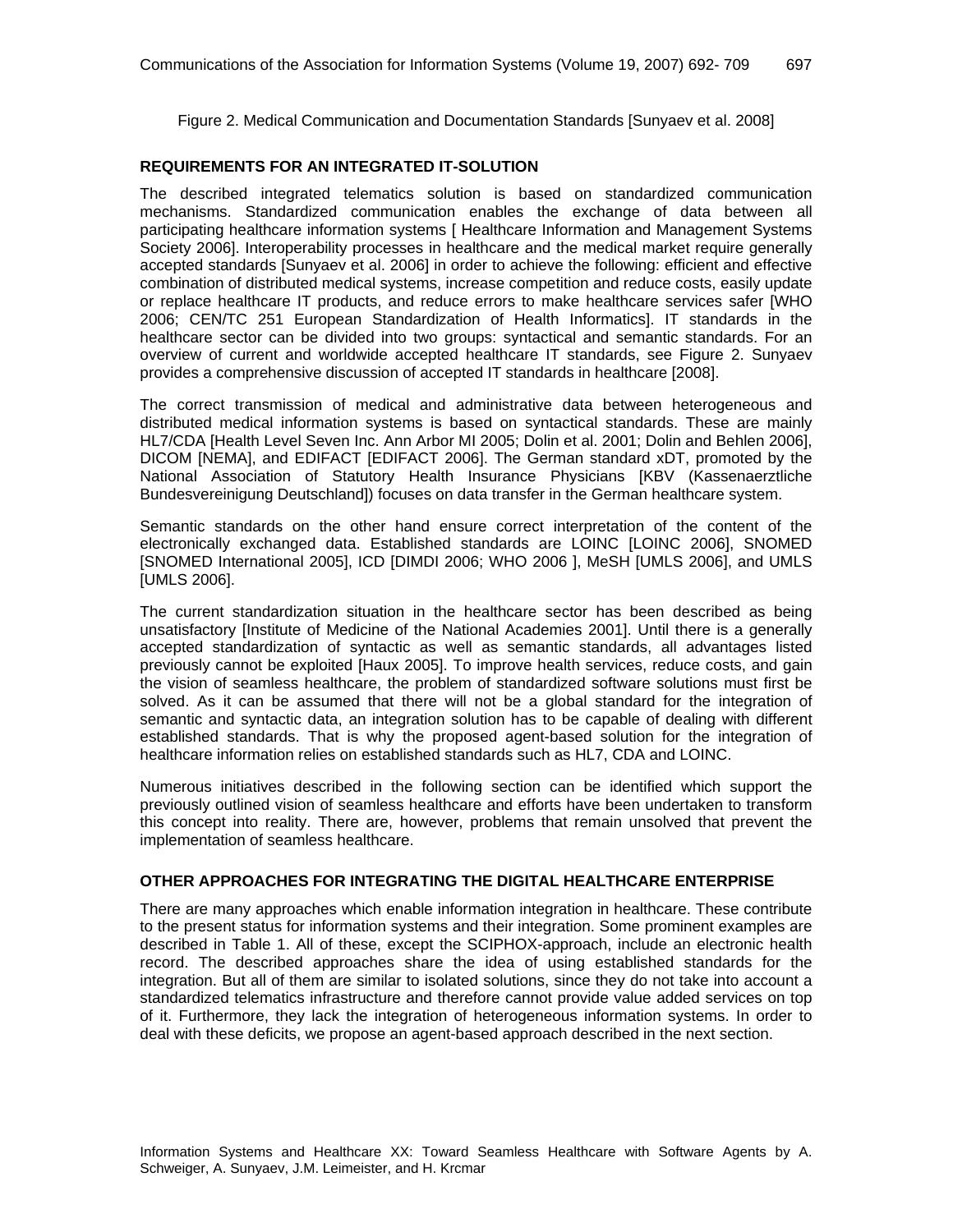| <b>Initiatives for information</b><br>integration in healthcare                                                                                      | <b>Characterization and Goal</b>                                                                                                                                                                                                                      | Approach and assignment of<br>internationally accepted<br>standards                                                                                                                                                                                                             |
|------------------------------------------------------------------------------------------------------------------------------------------------------|-------------------------------------------------------------------------------------------------------------------------------------------------------------------------------------------------------------------------------------------------------|---------------------------------------------------------------------------------------------------------------------------------------------------------------------------------------------------------------------------------------------------------------------------------|
| Integrating the healthcare<br>enterprise [IHE, Hornung et al.<br>2005]                                                                               | IHE is an international initiative,<br>driven by healthcare professionals<br>and industry, to improve the<br>communication of medical<br>information systems and the<br>exchange of data.                                                             | IHE's approach for the information<br>integration is based on<br>propagation and integration/usage<br>of HL7 and DICOM standards.<br>IHE promotes and advances<br>these standards as a suggestion<br>for standardizing bodies.                                                  |
| Professionals and citizens<br>network for integrated care<br>[PICNIC, Danish Center for<br>Health Telematics 2003]                                   | PICNIC is a European project of<br>regional healthcare providers in a<br>public private partnership with<br>industry to develop the new<br>healthcare networks and to defrag<br>the European market for<br>healthcare telematics.                     | The development is an open<br>source model, i.e. an open and<br>interoperable architecture with<br>exchangeable components (aim is<br>an easy and simple integration of<br>external products). All<br>components must be based on<br>established standards, such as<br>HL7/CDA. |
| Open electronic health record<br>[openEHR 2004]                                                                                                      | OpenEHR foundation is dedicated<br>to develop an open specification<br>and implementation for the<br>electronic health record (EHR).<br>OpenEHR advances the<br>experiences of GEHR-projects<br>[GEHR 2006; Blobel 2006] in<br>England and Australia. | The project works closely with<br>standards (e.g. HL7). However, it<br>does not adopt them verbatim but<br>tests, implements and improves<br>their integration and application<br>while giving feedback to the<br>standard bodies.                                              |
| Standardization of communication<br>between information systems in<br>physician's offices and hospitals<br>using XML [SCIPHOX 2006;<br>Gerdsen 2005] | SCIPHOX is a German initiative<br>with the aim to define a new<br>common communication standard<br>for ambulant and inpatient<br>healthcare facilities.                                                                                               | The basis for the information<br>exchange is the XML-based<br>HL7/CDA standard. SCIPHOX<br>adapts and improves this global<br>standard for local (German)<br>needs.                                                                                                             |
| www.akteonline.de [Ueckert et al.<br>2002; akteonline 2006]                                                                                          | akteonline.de is German state-<br>aided project to develop a Web-<br>based electronic healthcare<br>record.                                                                                                                                           | akteonline.de developed dynamic<br>Web pages, which can be<br>accessed via internet and look<br>similar to physicians and hospital<br>software. The project is based on<br>the common communication<br>standards (DICOM and<br>HL7/CDA).                                        |

## Table 1. Overview of Current Approaches for Integrating the Digital Healthcare Enterprise [Sunyaev et al. 2008]

#### **III. SOFTWARE AGENT ENABLED APPROACH**

As previously described, current approaches to the integration of healthcare information are feasible, but the capacity to be not only reactive, but also proactive in initiating necessary behavior for the adequate support of healthcare teams as well as patients is missed. Using the proposed approach, information can be provided in advance which ensures that necessary information is available when needed. Furthermore, software agents can be used as information brokers which aggregate and transform locally distributed patient data. The advantage of these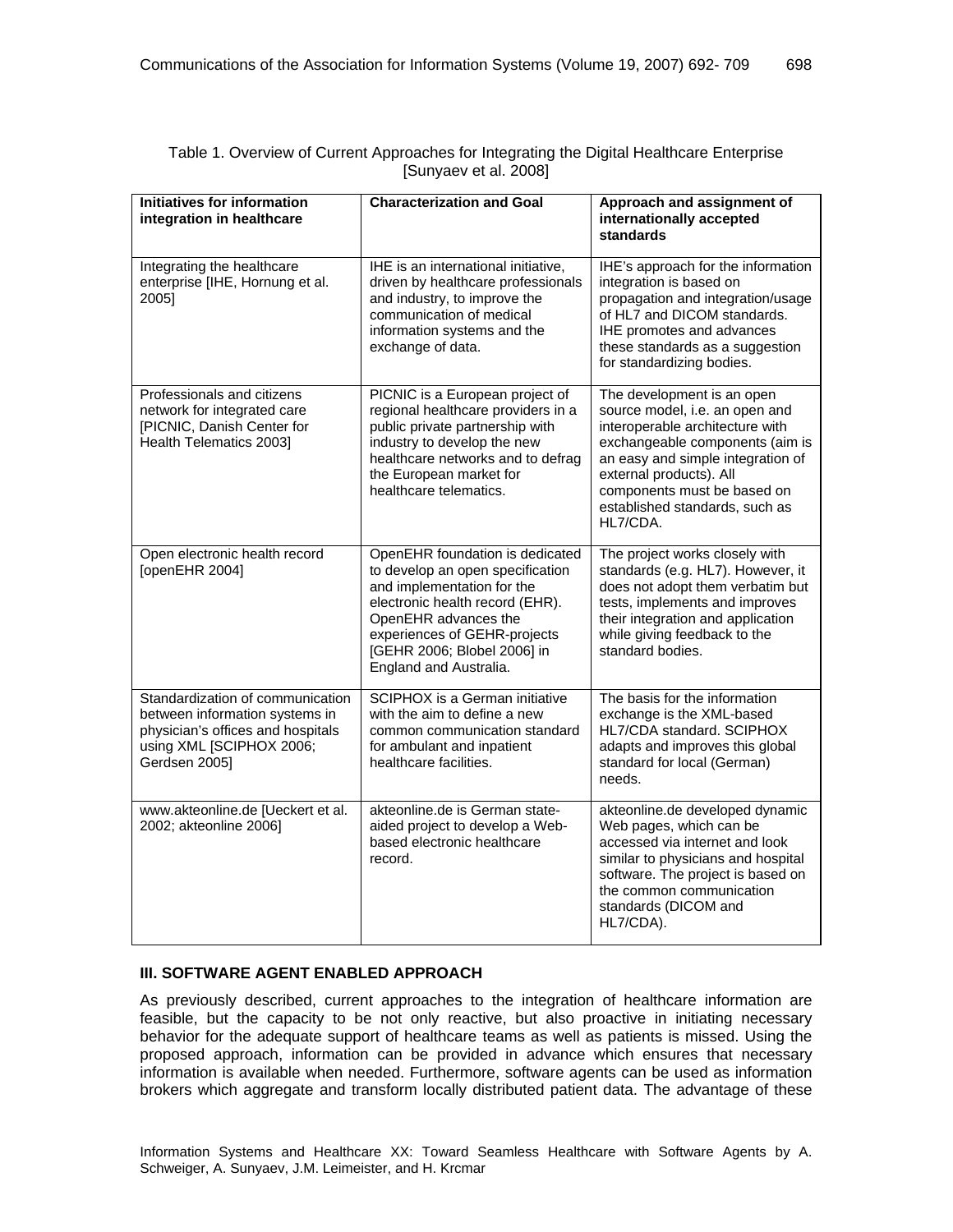software agents is that they are flexible and able to react to changing environmental characteristics.

## **THE CONCEPT OF SOFTWARE AGENTS**

Software agents can be defined as being small computer systems which exhibit the following characteristics [Wooldridge and Jennings 1995]:

- *Autonomy:* Agents act without the direct intervention of human beings and control their actions and their internal state.
- *Social Ability:* Agents interact with other agents or possibly human beings using a special agent communication language in order to reach particular common goals.
- *Reactivity:* Agents are capable of perceiving their environment and reacting flexibly to changes.
- *Proactivity:* Agents do not only react to changes in their environment, but also possess goal-oriented behavior which becomes manifest in the agents' own initiative for actions.

It seems that software agents as described above are especially suited as an implementation approach for the paradigm of seamless healthcare. In general, healthcare can be adequately modeled as a complex, adaptive system [Tan et al. 2005; Plsek 2001]. Both approaches, complex, adaptive systems and agent systems, share common characteristics like distribution or autonomy in reaching certain goals. Therefore, implementing future information systems as agent based systems seems to be an adequate approach. Furthermore, a number of scientific results [Czap and Becker 2002, 2003; Zachewitz 2004; Heine and Kirn 2004; Heine et al. 2005; Paulussen et al. 2003; Moreno et al. 2003; Kirn et al. 2006] have been published that support our belief that software agents are indeed a means for solving issues in healthcare.

#### **SEAMLESS HEALTHCARE BASED ON THE PARADIGM OF SOFTWARE AGENTS**

Current information systems in healthcare would clearly benefit from the deployment of software agents. To achieve this purpose, software agents are associated with an authority like a patient, physician, or a nurse. Apart from these associations, software agents can also represent facilities like medical devices or an entire institution. There are a number of reasons why this mapping is valuable. First, patients would appreciate the autonomy in being able to make appointments. Software agents can also act proactively by reminding the patient of a pending appointment. Second, from a physician's point of view, the autonomous retrieval of relevant information for the treatment of a patient would improve decision-making. Third, agents representing resources could enhance the efficiency of the devices or departments they represent. Since agents represent different actors, they must cooperate with one another to match needs with available services (e.g. match the availability of an open appointment slot with a date that best suits the patient). Software agents are capable of this type of social behavior. If, for example the scheduled appointment time needs to be changed due to unforeseen circumstances, then the corresponding agents can react flexibly to this situation by negotiating a new appointment.

The paradigm of seamless healthcare requires also the integration of existing information systems into the agent-based approach. For that purpose, relevant information is extracted from distributed information systems. Non agent-based systems can be incorporated into an agentbased system by deploying special wrapper agents [Jennings 2001]. These transform incoming agent requests into proprietary service calls to legacy software systems. The results of the service call are translated into an agent communication for further processing.

The proposed agent-based approach needs also be built upon the previously described telematics infrastructure in Germany. As a result, the described agent system can provide additional value-added services.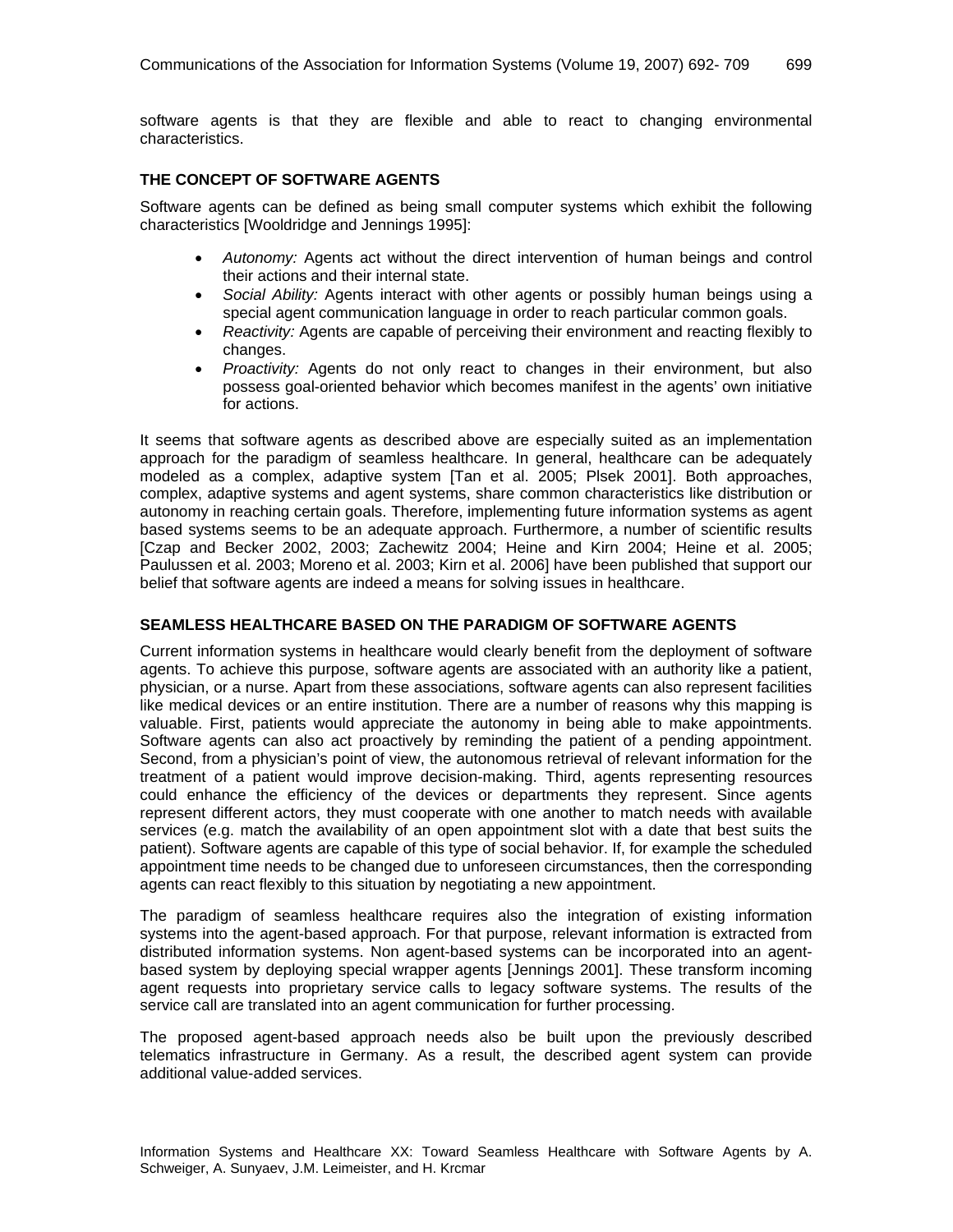Agent-based systems are per se distributed, decentralized, and reflect the status of the healthcare system and its actors. To conclude, there is a natural mapping between the healthcare domain and the paradigm of software agents at the software engineering level.

## **CONCEPT FOR AN AGENT-BASED INTEGRATION SOLUTION**

For the cross-institutional information integration for the support of the information logistics principle, the concept of an active medical document [AMD, Schweiger et al. 2005] is deployed. Such documents are compiled at run-time and can be prepared according to the user's needs by supporting different views. These documents are comprised of both internal service agents and coordinative, administrative, and medical data, i.e. the patient record. Internal service agents handle additional services like information provision and information compilation. Available information systems are integrated into the agent system by dedicated wrapper agents, which transform agent messages into calls to the actual information system and vice versa. Active, medical documents are designed such that the integration of several other information systems can be carried out via a single entry point (Figure 3). The communication with these information systems is enabled by the previously described telematics infrastructure for the electronic patient card in Germany. Mobile devices allow for an adequate implementation of the principle of information logistics, since these can be carried to the places where information actually is needed, for example at the bedside in a hospital. Therefore, the AMD has been successfully ported to a Personal Digital Assistant [PDA, Schweiger et al. 2006a; Schweiger et al. 2006b]. Since Web services are an established notion of a service-oriented architecture's implementation and the idea of service delivery can be found both in agent-based systems and Web services, a mapping between these approaches is rather straightforward. An extension of the well-known and FIPA<sup>1</sup> compliant agent-platform JADE<sup>2</sup> is deployed for building a patient platform. The communication between the AMD and the patient platform is enabled by standardized Web services. The platform can be used to aggregate the patient's data and provide these to the patient via a Web browser.

To conclude, the construct of an active, medical document can be used to integrate heterogeneous application scenarios. The AMD is part of the reference implementation, which is described in the next section.

1

<sup>&</sup>lt;sup>1</sup> For further information see the Web site: http://www.fipa.org/ (current March 22, 2007).

<sup>&</sup>lt;sup>2</sup> For details about the agent platform JADE see http://jade.tilab.com/ (current March 22, 2007).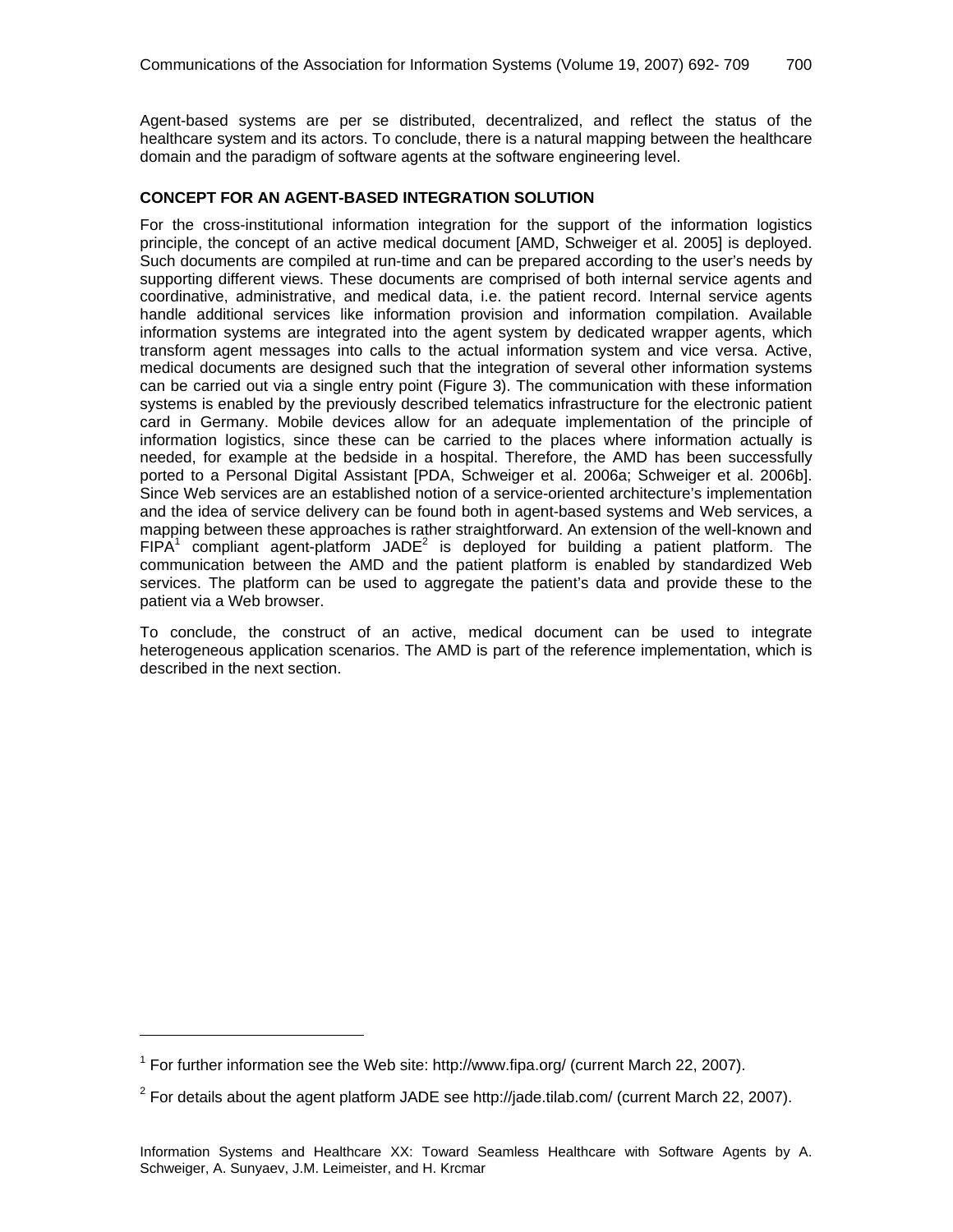

Figure 3. Active, Medical Documents at the Center of Other Applications in an Integration Scenario

# **AN AGENT-BASED REFERENCE IMPLEMENTATION**

Figure 4 illustrates an overview of the implementation for an agent-based system, which can be enhanced for further application scenarios. The implementation focuses on the integration of heterogeneous information systems. For prototyping reasons, parts of the systems to be integrated are simulated. This can be applied to the chosen hospital information system (HISSim), the general practitioner information system (GPIS), and the anesthesiology information system (AIMSSim). The latter provides parameter values which are recorded.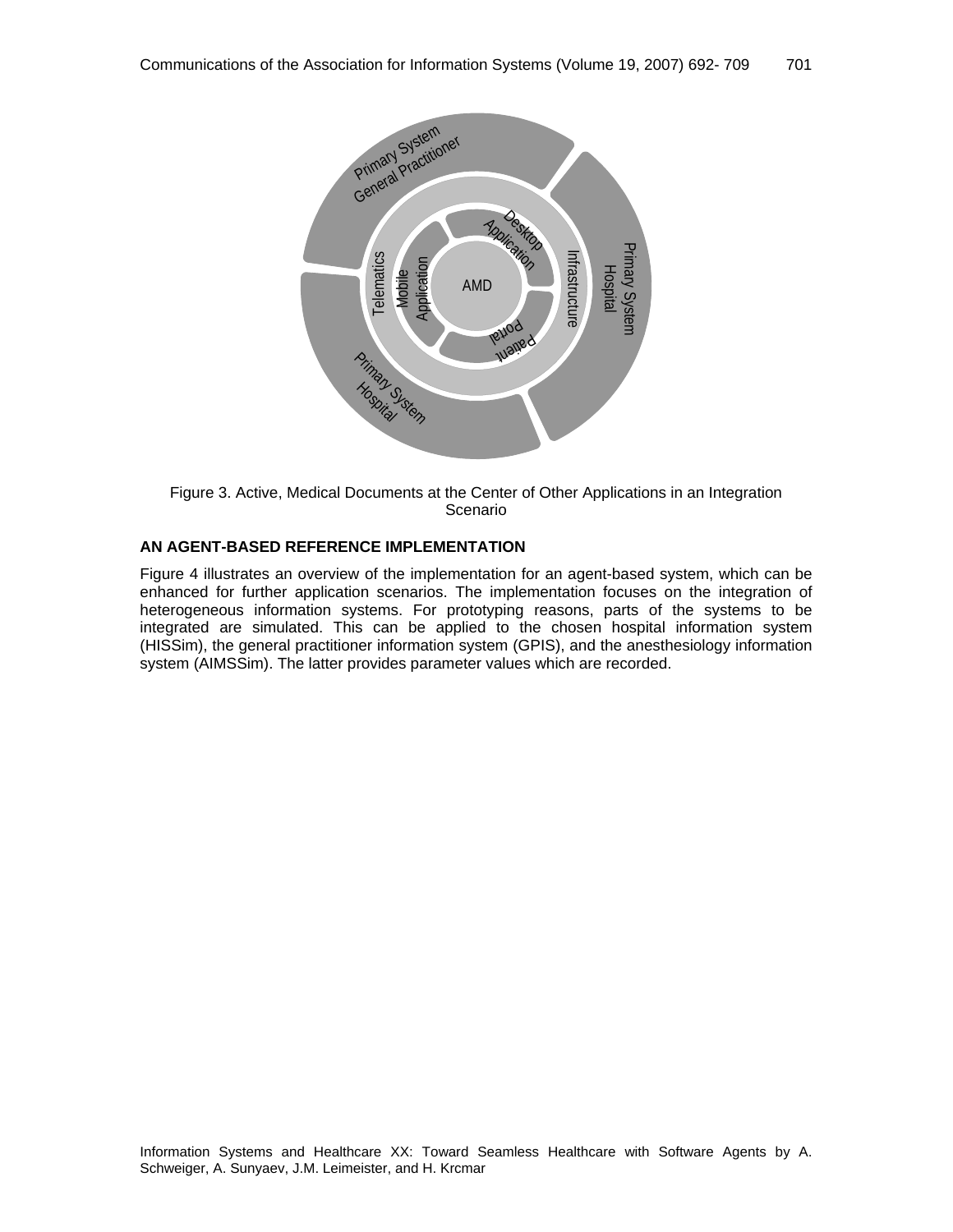

Figure 4. Reference Implementation for an Agent-based System [Schweiger et al. 2005]

For accessing the remote general practitioner information system from within the hospital, the previously described telematics infrastructure is implemented prototypically. If the patient permits access to these data, they can be retrieved via the telematics infrastructure. Links to these data are stored on the electronic patient card. Patient cards are read by a simulated card reader (CardReaderAgentGUI).

The following scenario demonstrates the basic functionality of an AMD, which is embedded in a hospital. An anesthesiologist would like to consult the virtual patient record before making the decision if a patient's current health status allows for a surgical intervention. To make this decision, all previous documents on the patient's health status need to be retrieved. The user interface of the personal assistant of the anesthesiologist provides the interface to the virtual electronic patient record. This agent formulates a request to the AMD of the patient and the request for the aggregation of the patient's data is forwarded via the DataRetrievalManager to the DataWrapper. The latter receives the links to the data locations from the card reader (CardReaderAgentGUI) which are stored on the patient card and subsequently grants access according to the pre-determined access rights. After a successful inspection of the access grants, the DataRetrievalManager is responsible for the creation of subtasks and their delegation to task agents. One of these agents extracts parts of the patient data stored at the remote general practitioner's information system (GPIS). Since this information system is located on a different location, a secure connection via the telematics infrastructure is established. For that purpose, dedicated connectors are deployed to enable digital signatures and encryption. Once the connection is established, the GPISWrapper can be contacted. Extracted data are translated into an HL7 format and assigned with a sample LOINC code. Another task agent extracts the radiology findings from the local hospital information system.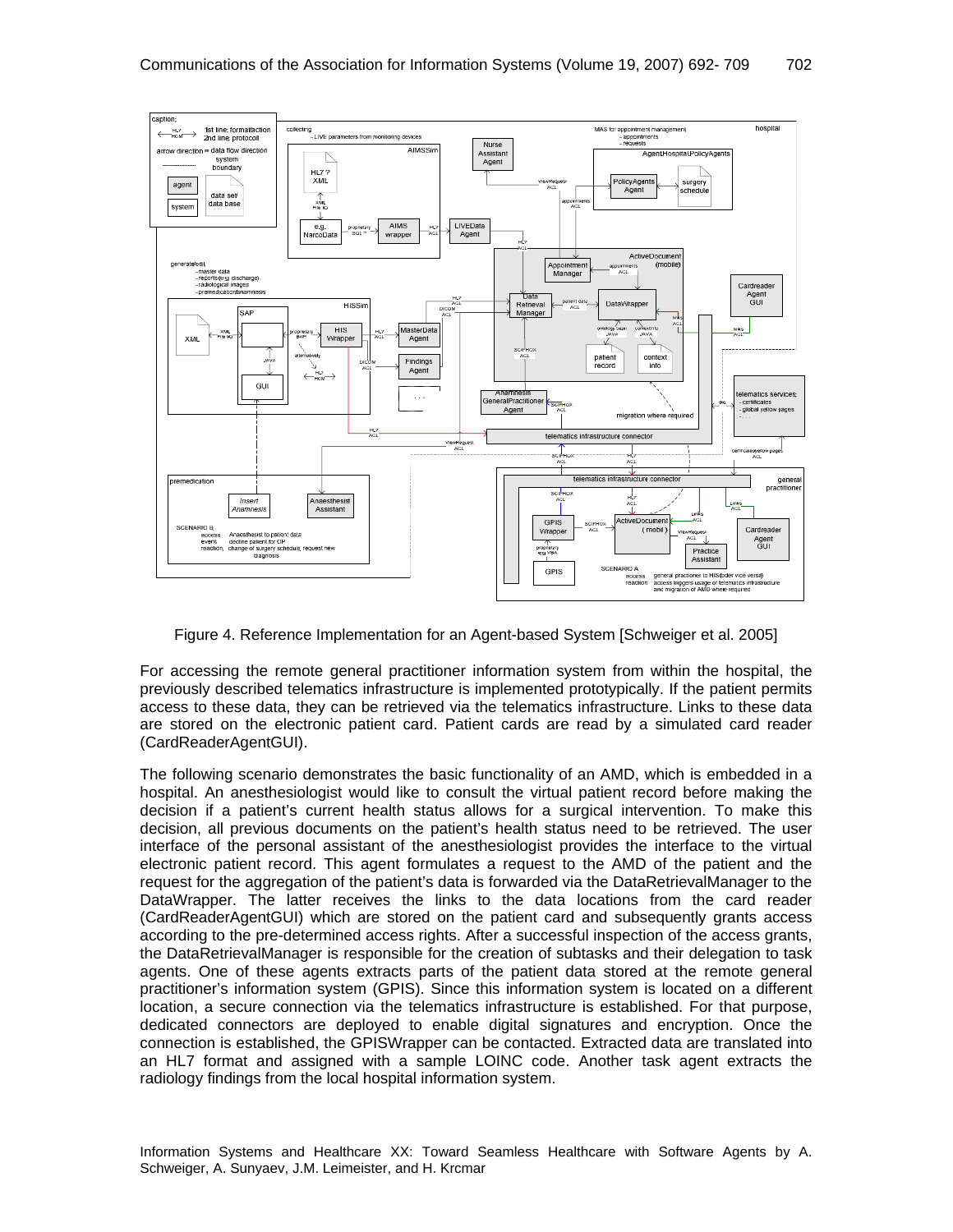Once all findings arrive at the DataRetrievalManager they are visualized at the AnesthesistAssistance user interface. According to these aggregated data, the anesthesiologist is able to provide a decision on the patient's suitability for surgery. If the decision to operate is made, then the patient is scheduled for surgery. If surgery is not appropriate, an AppointmentManager is notified to reschedule the planned surgery. Hence, the structure of the AMD allows for the integration of scheduling tasks as well. These are especially important in the healthcare domain as unforeseeable events often cause changes in previously arranged surgery schedules. Scheduling and re-scheduling tasks are currently carried out manually by the medical and nursing personnel and are sources of high overhead costs. To reduce these costs, Paulussen et al. [2001] describe a distributed agent-based scheduling algorithm. This algorithm is embedded into the described AMD and allows for the integration of a flexible scheduling approach. The latter is capable of dynamically and flexibly taking into account changes in the environment.

The described scenario serves as a basis for integrating several other applications such as a Web-based patient portal, and mobile devices [Schweiger et al. 2006a; Schweiger et al. 2006b]. This embedding allows for the transfer of agents' benefits to mobile devices and patient portals. A case study [Schweiger et al. 2006b] at a university hospital in Germany demonstrated that agents can also serve as information brokers in domains where heterogeneous media are deployed. Our experiences with this case study underpin our understanding that a common syntactical standard helps to further process extracted data. Using this approach, it has been shown, that agents are a valuable approach in terms of bridging heterogeneous data formats and media.

The previously described scenario is prototypically implemented as it represents actions which can be observed almost exclusively in healthcare environments and deals with the identified deficits in healthcare.

## **DEPLOYMENT IN OPERATIVE ENVIRONMENT**

Agent-based systems have not been widely-used [Heine 2005]. One can identify two main reasons for this fact. Missing robustness of agent-platforms and adequate development methods [Luck et al. 2004; Dam and Winikoff 2003; Cernuzzi and Rossi 2002]. Thus, the deployment in an operative environment requires the advancement of agent technology in terms of suitable development processes and robustness. The described scenario makes us confident that agents can be deployed advantageously in order to provide seamless healthcare once the previously identified technical deficits are corrected.

The prototypical implementation shows a basic notion of seamless healthcare. Some missing elements still need to be developed before the paradigm of virtual patient records can be advanced into the modular active medical document. In order to provide information according to the principle of information logistics, relevant information needs to be provided automatically and in advance. An agent-based approach for anticipating the physician's needs and which takes into account the data given in the electronic patient record already exists [Wiesman et al. 2006] . This approach can be integrated into the described AMD as both of these concepts are agent-based. Furthermore, the concept described by Wiesman et al. allows for the integration of data from the patient record that can be constructed out of all previously collected patient data. As a result, the anticipation of information need can be supported to its maximum. There have also been agentbased processes implemented that track treatment procedures and trigger the search for information or the negotiation for a new appointment as required.

# **IV. CONCLUSIONS AND OUTLOOK FOR FUTURE RESEARCH**

#### **MANAGERIAL IMPLICATIONS**

Complexity in the healthcare system is increasing due to various causes including advances in informatics. Existing architectural solutions are likely to be incapable of handling and processing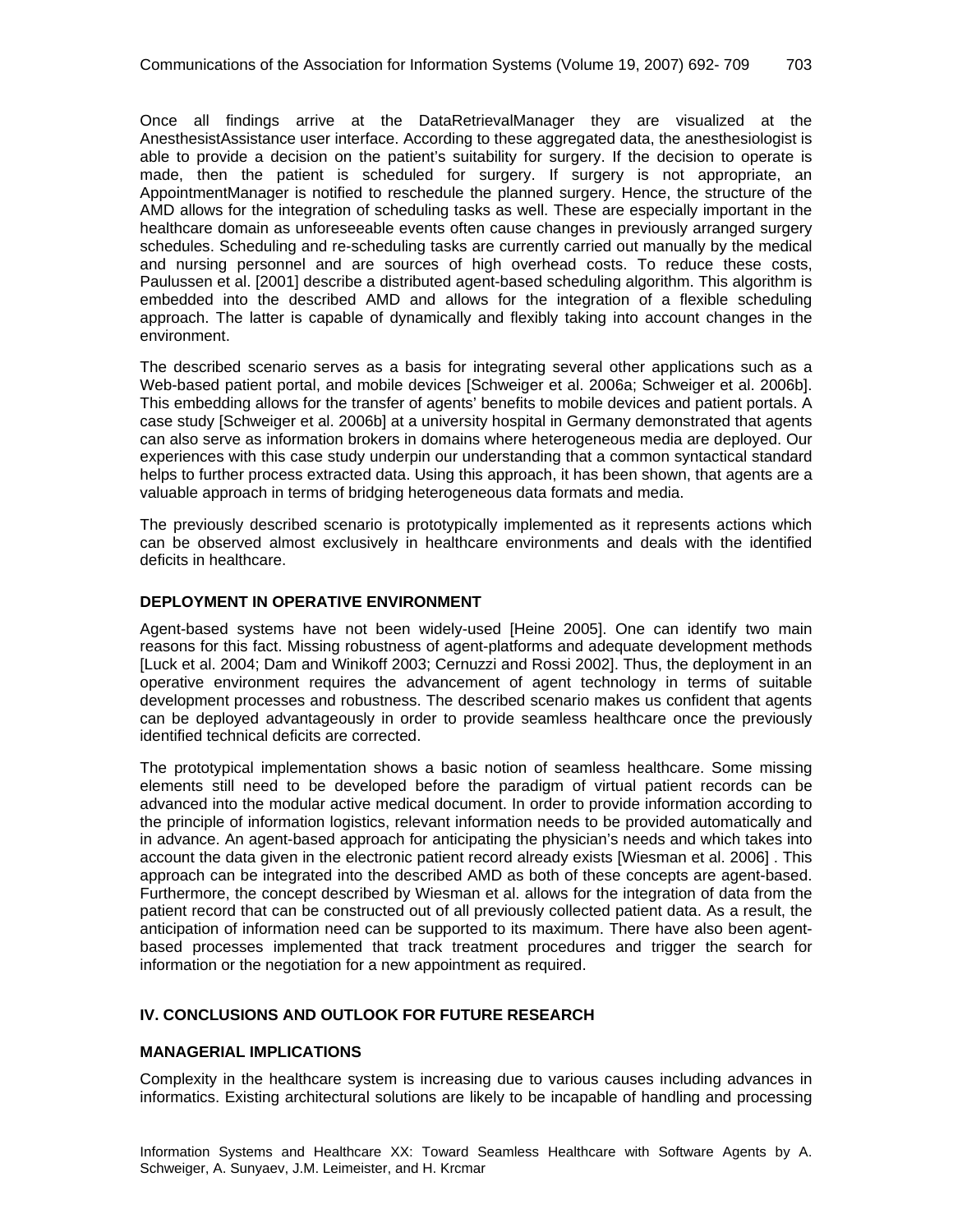information logistics both within and between institutions. The essential advantages of agentbased systems are their decentralized, adaptive, and intelligent coordination possibilities which provide services and the availability of data in fragmented and heterogeneous settings. These agents have the potential to allow automization, optimization, and initiation of completely new applications in new areas such as scheduling, dynamic and proactive resource allocation, and decision support for medical staff and patients. Decision-makers in the healthcare arena should carefully consider the potential these agents present and consider agent software as more than a software engineering vision but rather as an opportunity for improving performance and quality in healthcare enterprises.

## **OUTLOOK**

The future is bright for applications for agent-based systems in healthcare. Since data are highly distributed, the enforcement of data privacy is of high priority. Agents are capable of encapsulating patient data and providing a single point of access to data. Therefore, ensuring the privacy of data in a distributed environment seems to be feasible. This approach can also be used for dealing with archiving and managing access to data.

Software agents are capable of finding alternative routes to stored information within the distributed communication structure. Thus, software agents help to ensure the availability of data in healthcare and can be used to support processes, for example, information retrieval. Although advances have been made in terms of scheduling timetables, a need still exists to integrate these results into an established information system. The connection of the described agent-based prototype to the selected hospital information system is incomplete and needs to be enhanced by broadening the interface between the systems. To sum up, software agents can provide valuable services for seamless healthcare, even on any device. Porting information systems to different devices allows for the usage of applications on heterogeneous platforms and for advancing the principle of information logistics, since mobile devices can be easily brought to the locations where data is needed.

#### **SUMMARY**

We focused on information integration as a requirement for seamless healthcare. To achieve this goal, we suggest the concept of active medical documents which supports the idea of an integrated, virtual patient record designed to aggregate all previous medical documents from locally distributed information systems. Established standards could also be integrated into the prototype, showing that agents are capable of dealing with heterogeneous standards. In this way, different media formats can be handled by software agents acting as information brokers. Furthermore, future approaches are to be based on adequate communication infrastructures such as the German telematics infrastructure. Once the described deficits in agent engineering are corrected, software agents will be able to provide valuable support for information logistics in distributed healthcare. Agents can be suitably deployed for information integration in healthcare and can become an enabler for the vision of seamless healthcare. The reference architecture we described is capable of being extended for the integration of Web-based patient portals, for using mobile devices, and for scheduling algorithms. This modular approach allows for the integration of further applications. In particular, agents potentiate the provision of proactive and flexible services.

#### **REFERENCES**

EDITOR'S NOTE: The following reference list contains the address of World Wide Web pages. Readers, who have the ability to access the Web directly from their computer or are reading the paper on the Web, can gain direct access to these references. Readers are warned, however, that:

1. These links existed as of the date of publication but are not guaranteed to be working thereafter.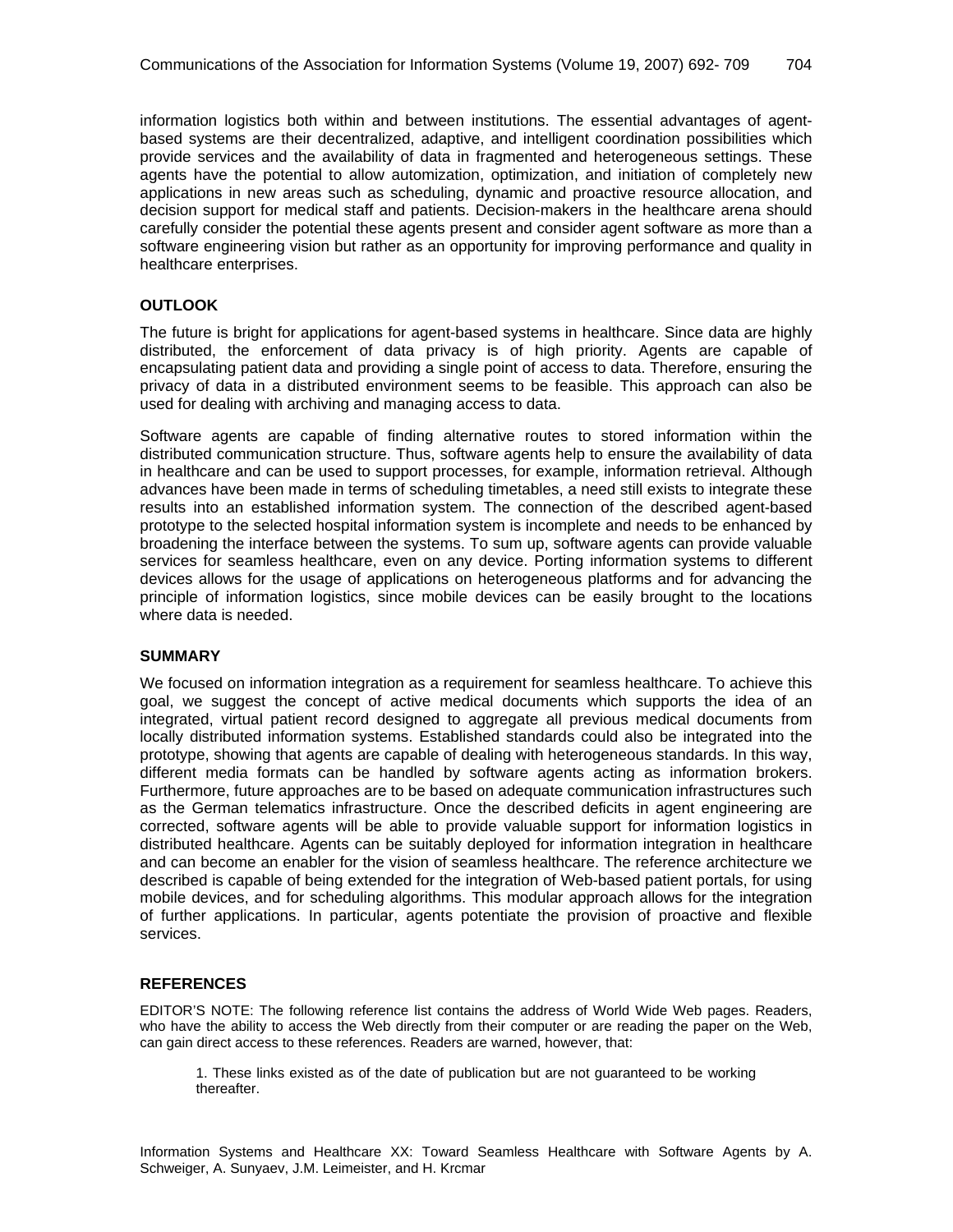2. The contents of Web pages may change over time. Where version information is provided in the References, different versions may not contain the information or the conclusions referenced.

3. The authors of the Web pages, not CAIS, are responsible for the accuracy of their content.

4. The author of this article, not CAIS, is responsible for the accuracy of the URL and version information.

- akteonline. (2006). akteonline.de eine persoenliche elektronische Gesundheitsakte (akteonline.de - A Personal Electronic Patient Record). http://www.akteonline.de (current March 22, 2007).
- Anderson, J. G. (1997). "Clearing the Way for Physicians' Use of Clinical Information Systems," *Communications of the ACM*. 40(8), pp. 83-90.
- Augustin, S. (1990). *Information als Wettbewerbsfaktor: Informationslogistik Herausforderung an das Management (Information as Competitive Factor: Information Logistics - Challenges for the Management)*. Koeln, Verlag TUEV Rheinland.
- Ball, M. J. and J. Lillis. (2001). "E-health: Transforming the Physician/Patient Relationship," *International Journal of Medical Informatics*. 61(1), pp. 1-10.
- Bates, D. W. et al. (1994). "Potential Identifiability and Preventability of Adverse Events Using Information Systems," *Journal of the American Medical Informatics Association*. 1(5), pp. 404-411.
- Bernnat, R. and Booz Allen Hamilton GmbH. (2006). Endbericht zur Kosten-Nutzen-Analyse der Einrichtung einer Telematik-Infrastruktur im deutschen Gesundheitswesen (Final Report on the Cost Benefit Analysis for Establishing a Telematics Infrastructure in German Healthcare). http://www.ccc.de/crd/whistleblowerdocs/20060731-Gesundheitstelematik.pdf (current March 22, 2007).
- Bhasale, A. (1998). "The Wrong Diagnosis: Identifying Causes of Potentially Adverse Events in General Practice Using Incident Monitoring," *Family Practice*. 15 (4), pp. 308–318.
- Blobel, B. (2006). "Advanced and Secure Architectural EHR Approaches," *International Journal of Medical Informatics*. Vol. 75 , pp. 185-190.
- CEN/TC 251 European Standardization of Health Informatics CEN/TC 251, http://www.centc251.org/ (current March 22, 2007).
- Cernuzzi, L. and G. Rossi. (2002). "On the Evaluation of Agent Oriented Modelling Methods," Paper presented at the Object-Oriented Programming, Systems, Languages and Applications 2002 Workshop on Agent Oriented Methodologies, Seattle, USA, pp. 21-30.
- Cimino, J. J., V. L. Patel, and A. W. Kushniruk. (2001). "What Do Patients Do with Access to Their Medical Records?" Paper presented at the Medinfo 2001, London, pp. 1440-1444.
- Czap, H. and M. Becker. (2002). "A New Scheduling Approach for Hospital Operating Theatres," *European Journal of Medical Research*. 5 (Suppl. 1), p. 16-17.
- Czap, H. and M. Becker. (2003). "Multi-Agent Systems and Microoeconomic Theory: A Negotiation Approach to Solve Scheduling Problems in High Dynamic Environments," Paper presented at the 36th Annual Hawaii International Conference on System Sciences, Big Island, Hawaii.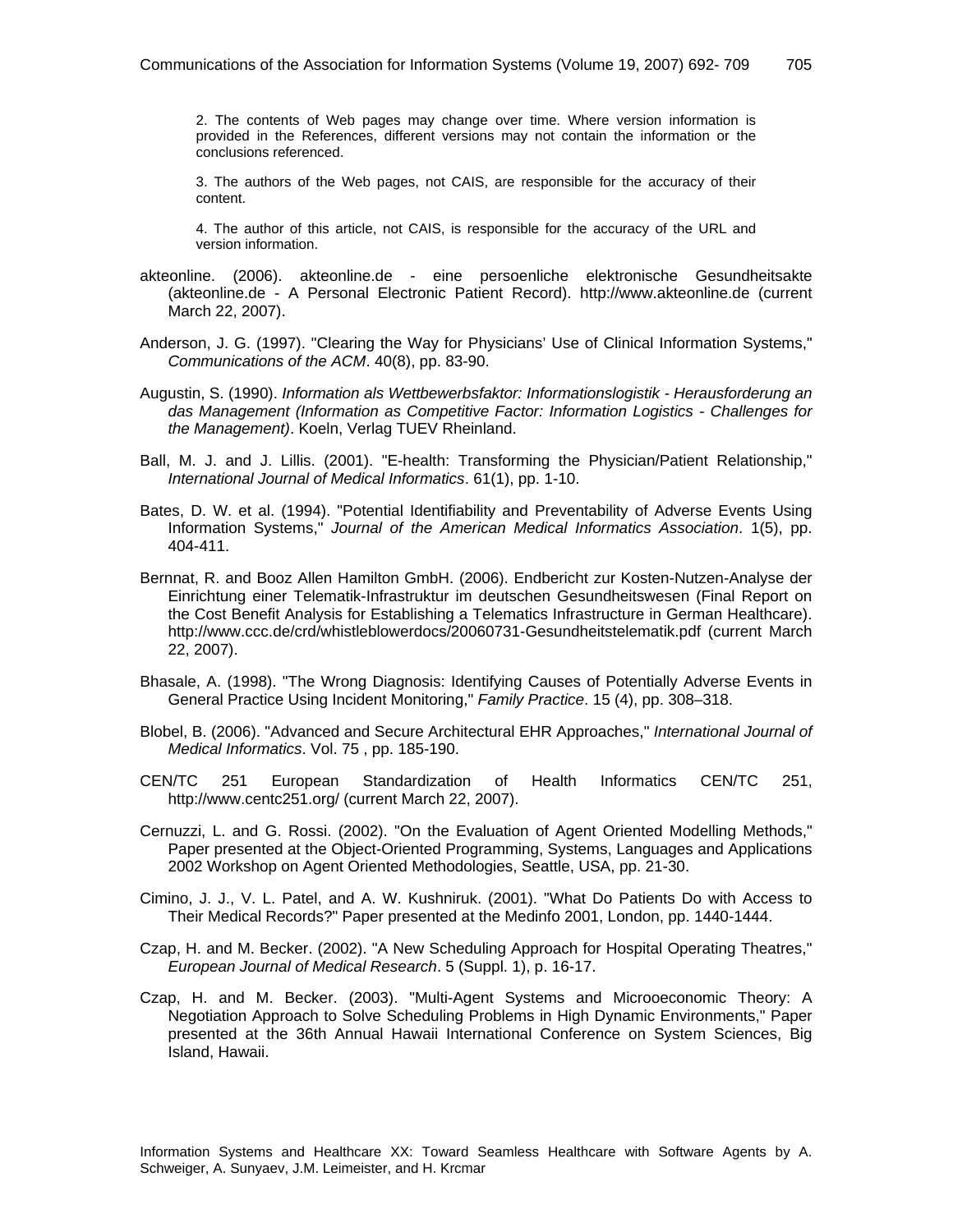- Dam, K. H. and M. Winikoff. (2003). "Comparing Agent-Oriented Methodologies," Paper presented at the Autonomous Agents and Multiagent Systems Workshop on Agent-Oriented Information Systems, Melbourne, Australia, pp. 78-93.
- Danish Center for Health Telematics. (2003). PICNIC (Professionals and Citizens Network for Integrated Care). http://www.medcom.dk/picnic (current March 22, 2007).
- DIMDI. (2006). Deutsches Institut fuer medizinische Dokumentation und Information (German Institute of Medical Documentation and Information). http://www.dimdi.de (current March 22, 2007).
- Dolin, R. H. et al. (2001). "The HL7 Clinical Document Architecture," *Journal of the American Medical Informatics Association*. 8(6), pp. 552-569.
- Dolin, R. H. et al. (2006). "HL7 Clinical Document Architecture, Release 2," *Journal of the American Medical Informatics Association*. 13, pp. 30–39.
- EDIFACT. (2006). United Nations Economic Commission for Europe. http://www.unece.org/trade/untdid/welcome.htm (current March 22, 2007).
- Elson, R. B., J. G. Faughnan, and D. P. Connelly. (1997). "An Industrial Process View of Information Delivery to Support Clinical Decision Making: Implications for Systems Design and Process Measures," *Journal of the American Medical Informatics Association*. 4(4), pp. 266–278.
- Essex, B., R. Doig, and J. Renshaw. (1990). "Pilot Study of Records of Shared Care for People with Mental Illnesses," *British Medical Journal*. 300(6737), pp. 1442-1446.
- Forster, A. J. et al. (2004). "Adverse Events Among Medical Patients after Discharge from Hospital," *Canadian Medical Association Journal*. 170(3), pp. 345–349.
- Fowles, J. B. et al. (2004). "Patients' Interest in Reading Their Medical Record: Relation with Clinical and Sociodemographic Characteristics and Patients' Approach to Health Care," *Archives of Internal Medicine*. 164(7), pp. 793-800.
- Garrett, L. E. J., W. E. Hammond, and W. W. Stead. (1986). "The Effects of Computerized Medical Records on Provider Efficiency and Quality of Care," *Methods of Information in Medicine*. 25(3), pp. 151-157.
- GEHR. (2006). The Good European Health Record. http://www.chime.ucl.ac.uk/workareas/ehrs/GEHR/ (current March 22, 2007).
- Gerdsen, F. M. et al.: (2005). Einsatz von CDA/SCIPHOX zur standardisierten Kommunikation medizinischer Befunddaten zwischen einem Schlaganfall-/Glaukom-Screening-Programm und einer elektronischen Gesundheitsakte (Usage of CDA/SCIPHOX for Standardized Communication of Medical Findings between a Apoplexia/Glaucoma-Screening-program and an Eletronic Patient Record) . Paper presented at the Proceedings of Telemed 2005, Berlin, pp. 124-137.
- Haeber, A. and C. Dujat. (2004). Referenzmodell fuer das Dokumentenmanagement und die digitale Archivierung von Patientenunterlagen (Reference Model for Document Management and Digital Archiving of Patient Documents). Tuebinger Archivtage 2004 - 19. Treffen der GMDS-Arbeitsgruppe "Archivierung von Krankenunterlagen" (Tuebinger Archiving Days 2004 - 19. Meeting of the GMDS Task Force "Archiving of Hospital Documents").
- Haux, R. (2005). "Health Information Systems Past, Present, Future," *International Journal of Medical Informatics*.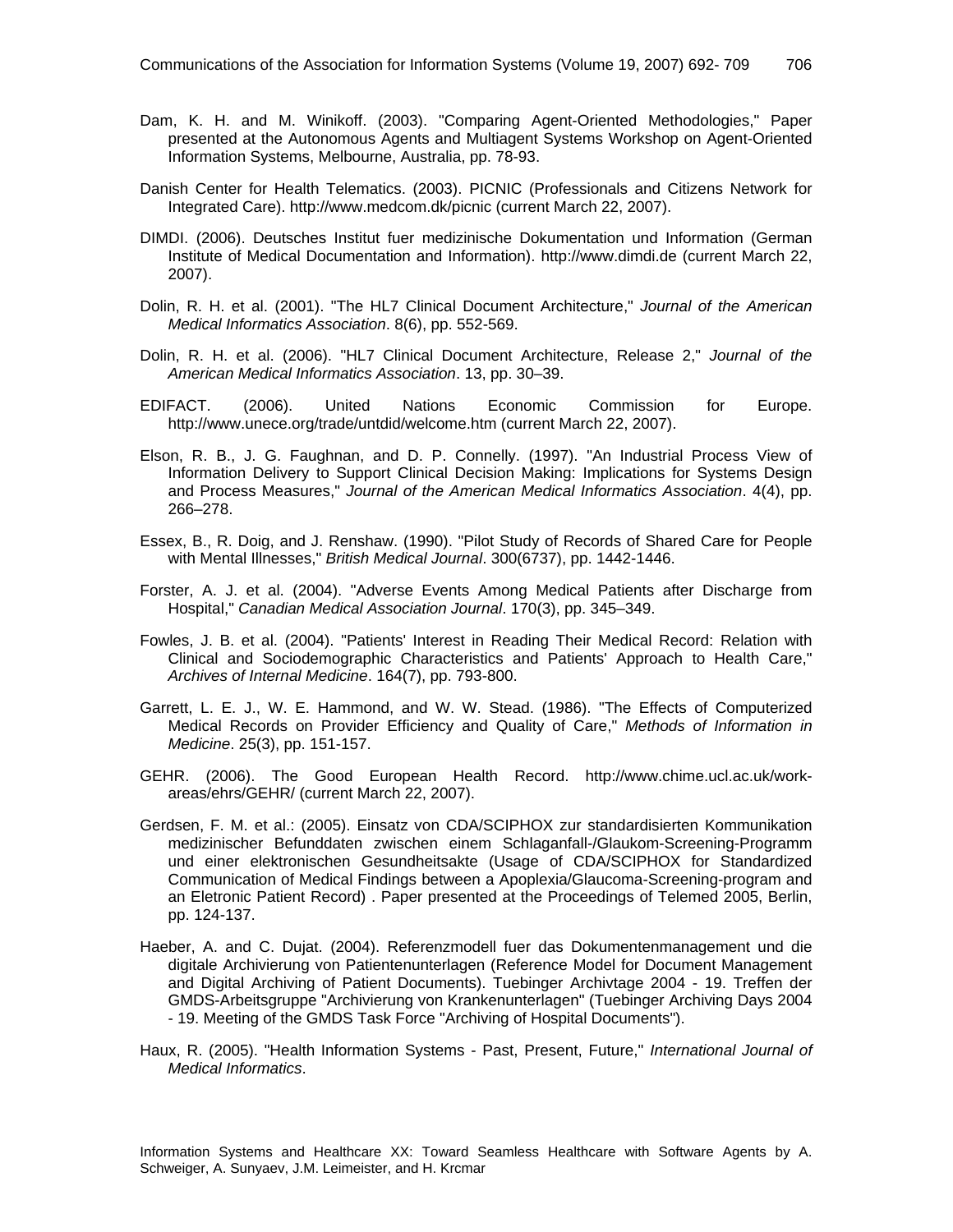- Healthcare Information and Management Systems Society. (2006). http://www.himss.org (current March 22, 2007).
- Health Level Seven Inc. Ann Arbor MI. (2005). Health Level Seven. http://www.hl7.org/ (current March 22, 2007).
- Heine, C. (2005). "Zielorientiertes Requirements Engineering Methoden zur Entwicklung von Agentensystemen" (Goal-oriented Requirements Engineering Methods for Developing Agent Systems). *it - Information Technology*, 47(1), pp. 20-27.
- Heine, C., R. Herrler, and S. Kirn. (2005). "ADAPT@AGENT.HOSPITAL: Agent-based Optimization and Management of Clinical Processes," *International Journal of Intelligent Information Technologies (IJIIT)*. 1(1), pp. 30-48.
- Heine, C. and S. Kirn. (2004). "ADAPT@Agent.Hospital Agent Based Support of Clinical Processes," Paper presented at the European Conference on Information Systems (ECIS 2004), Turku, Finland.
- Hevner, A. R., S. T. March, J. Park, and S. Ram. (2004). "Design Science in Information Systems Research," *MIS Quarterly*. 28(1), pp. 75-106.
- Hornung, G., C. F. J. Goetz, and A. J. W. Goldschmidt. (2005). "Die kuenftige Telematik-Rahmenarchitektur im Gesundheitswesen: Recht, Technologie, Infrastruktur und OEkonomie" (The Future Telematics Architecture in Healthcare: Law, Technology, Infrastructure, and Economics), *Wirtschaftsinformatik (Information Systems)*, 46(3), pp. 171- 179.
- Institute of Medicine of the National Academies, (2001). *Crossing the Quality Chasm: The IOM Health Care Quality Initiative*. National Academic Press, Washington D.C.
- Jennings, N. R. (2001). "An Agent-Based Approach for Building Complex Software Systems," *Communications of the ACM*. 44(4), pp. 35-41.
- KBV (Kassenaerztliche Bundesvereinigung Deutschland, National Association of Statutory Health Insurance Physicians) xDT - Synonym fuer elektronischen Datenaustausch in der Arztpraxis (xDT - Synonym for Electronic Data Exchange at General Practitioner's). http://www.kbv.de/ita/4274.html (current March 22, 2007).
- Kirn, S., O. Herzog, P. Lockemann, and O. Spaniol. (2006). *Multiagent Engineering*. Berlin, Heidelberg, Springer.
- Lenz, R. et al. (2005). "Informationsintegration in Gesundheitsversorgungsnetzen: Herausforderungen an die Informatik" (Inforation Integration in Health Networks: Challenges to Computer Science), *Informatik-Spektrum*, 28(2), pp. 105-119.
- LOINC. (2006). Logical Observation Identifiers Names and Codes (LOINC®). http://www.regenstrief.org/loinc/ (current March 22, 2007).
- Luck, M., P. McBurney, O. Shehory, and S. Willmott. (2004). Agent Technology Roadmap: Overview and Consultation Report. http://www.agentlink.org/roadmap/ (current March 22, 2007).
- McDonald, C. J. and W. M. Tierney. (1988). "Computer-stored Medical Records: Their Future Role in Medical Practice," *Journal of the American Medical Association*. 259(23), pp. 3433– 3440.
- Mikkelsen, G. and J. Aasly. (2001). "Concordance of Information in Parallel Electronic and Paper Based Patient Records," *International Journal of Medical Informatics*. 63(3), pp. 123-131.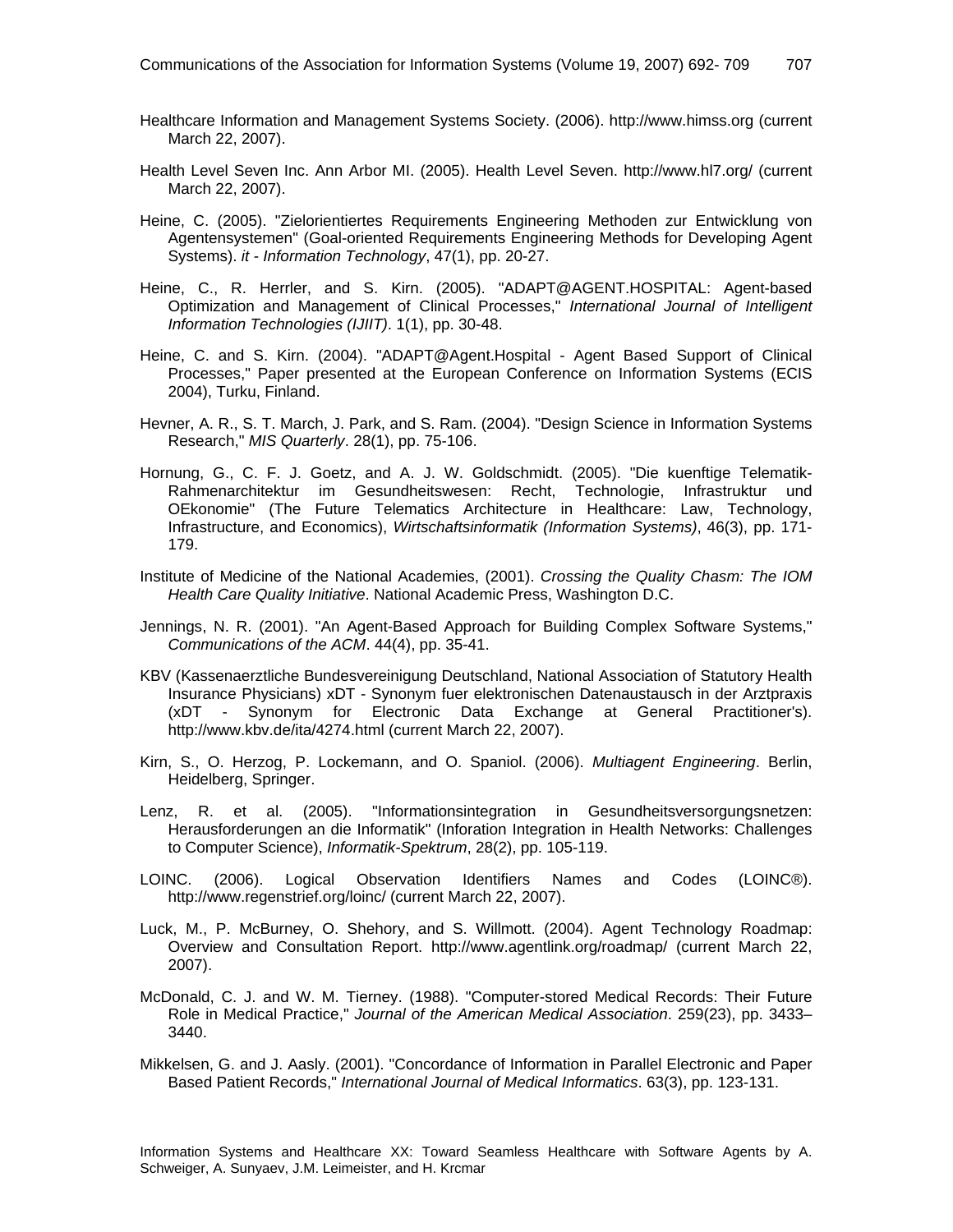Moreno, A., D. Isern, and D. Sánchez. (2003). "Provision of Agent-based Health Care Services," *AI Communications*. 16(3), pp. 167-178.

NEMA DICOM: http://medical.nema.org/ (current March 22, 2007).

openEHR (2004): http://www.openehr.org/ (current March 22, 2007).

- Paulussen, T. O. et al. (2003). Intelligente Softwareagenten und betriebswirtschaftliche Anwendungsszenarien im Gesundheitswesen (Intelligent Software Agents and Business Application Scenarios in Healthcare). Paper presented at the Informatik 2003: Innovative Informatikanwendungen (Computer Science 2003, Innovative Applications in Computer Science), Frankfurt, pp. 64-82.
- Paulussen, T. O., F. Rothlauf, and A. Heinzl. (2001). Konzeption eines Koordinationsmechanismus zur dezentralen Ablaufplanung in medizinischen Behandlungspfaden (Design of a Coordination Mechanism for Decentral Action Control in Medial Pathways ). Paper presented at the 5. Internationale Tagung Wirtschaftsinformatik (International Workshop Information Systems), Augsburg, pp. 867-880.
- Plsek, P. (2001). "Redesigning Health Care with Insights from the Science of Complex Adaptive Systems" in Committee on Quality of Health Care in America: Institute of Medicine (ed.) *Crossing the Quality Chasm: A New Health System for the 21st Century*, Washington, D.C, National Academy Press, pp. 309-322.
- Projektgruppe FuE-Projekt "Loesungsarchitektur" (2005, Task Force FuE Project "Solution Architecture"). Spezifikation der Loesungsarchitektur zur Umsetzung der Anwendungen der elektronischen Gesundheitskarte, Version 1.0 vom 14. Maerz 2005: Erste Fassung der Spezifikation (Specification of the Solution Architecture for Deploying the Applications of the Electronic Patient Card: First Version of the Specification). ftp://ftp.dimdi.de/pub/ehealth/egk\_gesamtsicht\_v1.pdf (current March 22, 2007).
- Pyper, C., J. Amery, M. Watson, and C. Crook. (2004). "Access to Electronic Health Records in Primary Care - A Survey of Patients' Views," *Medical Science Monitor*. 10(11), pp. SR17- SR22.
- Ross, S. E. et al. (2005). "Expectations of Patients and Pysicians Regarding Patient-Accessible Medical Records," *Journal of Medical Internet Research*. 7(2), Article e13.
- Schweiger, A., T. Bastian, H. Krcmar. (2005). Agentenbasierte elektronische Patientenakten (Agent Based Electronic Patient Records). Paper presented at the 5. Workshop der GMDS-Projektgruppe Mobiles Computing in der Medizin (Workshop on Mobile Computing in Medicine), Freiburg University, pp. 45-59.
- Schweiger, A., C. Hillebrand, A. Sunyaev, and H. Krcmar. (2006a). Portierung einer agentenbasierten elektronischen Patientenakte auf mobile Endgeraete (Porting an Agent Based Electronic Patient Record to a Mobile Device). Paper presented at the Mobiles Computing in der Medizin (Workshop on Mobile Computing in Medicine), Frankfurt, pp. 28- 45.
- Schweiger, A. et al. (2006b). "Softwareagenten fuer die Ueberwindung von Medienbruechen bei der Patientenversorgung - ein Fallbeispiel aus dem Klinikum rechts der Isar der Technischen Universitaet Muenchen" (Software Agents for Removing Media Frictions at Patient Care - A Field Study at the University Hospital of Technische Universitaet Muenchen) HMD, Praxis der Wirtschaftsinformatik (Practical Experience of Information Systems), 251(October 2006), pp. 88-100.
- SCIPHOX. (2006). Arbeitsgemeinschaft SCIPHOX GbR mbH c/o DIMDI. http://www.sciphox.org/ (current March 22, 2007).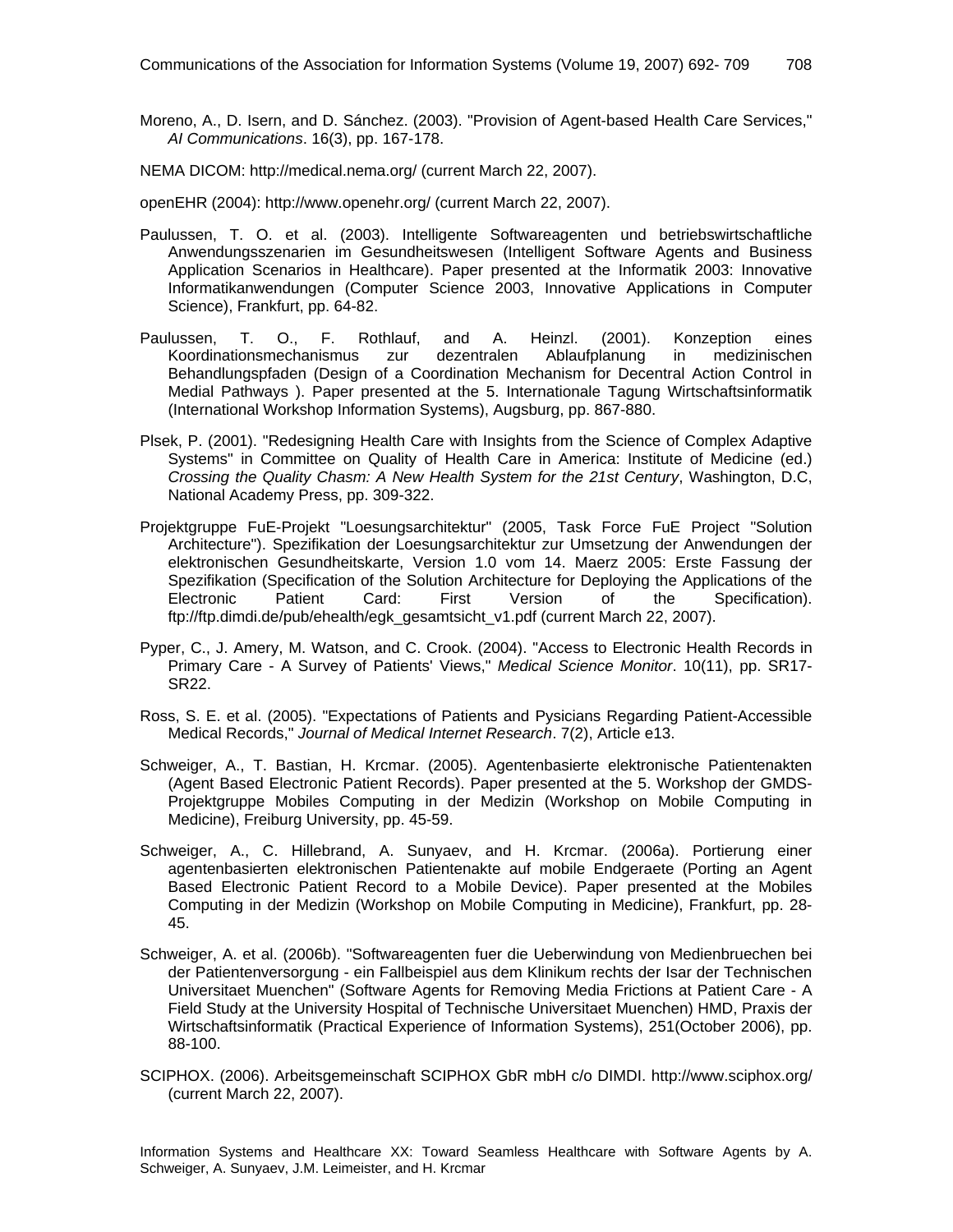- SNOMED International. (2005). SNOMED International. http://www.snomed.org/index.html, (current March 22, 2007).
- Sunyaev, A., J. M. Leimeister, A. Schweiger, and H. Krcmar. (2006). "Integrationsarchitekturen fuer das Krankenhaus - Status quo und Zukunftsperspektiven" (Integration Architectures for Hospitals - Status quo and Future Perspectives), *Information Management & Consulting*, 21(1), pp. 28-35.
- Sunyaev, A., J. M. Leimeister, A. Schweiger, and H. Krcmar. (2008, to appear). "IT-Standards and Standardization Approaches in Healthcare" in Wickramasinghe, N. and Geisler, E. (eds) *Encyclopedia of Healthcare Information Systems*. Idea Group Reference.
- Tan, J., J. H. Wen, and N. Awad. (2005). "Health Care and Services Delivery Systems as Complex Adaptive Systems," *Communications of the ACM*. 48(5), pp. 36-44.
- Tang, P. C., M. P. LaRosa, and S. M. Gorden. (1999). "Use of Computer-based Records, Completeness of Documentation, and Appropriateness of Documented Clinical Decisions," *Journal of the American Medical Informatics Association*, 6(3), pp. 245–251.
- Ueckert, F., M. Goerz, M. Ataian, and H. -U. Prokosch. (2002). "akteonline An Electronic Healthcare Record as a Medium for Information and Communication," Paper presented at the Medical Informatics Europe, Budapest, pp. 293-297.
- UMLS. (2006). United States National Library of Medicine. http://www.nlm.nih.gov/research/umls/ (current March 22, 2007).
- Waegemann, C. P. (1999). "Current Status of EPR Development in the U.S." Paper presented at the Toward An Electronic Health Record Europe, London, pp. 116-118.
- WHO. (2006). World Health Organization. http://www.who.int/en/ (current March 22, 2007).
- Wiesman, F., A. Hasman, L. Braun, and J. van den Herik. (2006). "Information Retrieval in Medicine: The Visual and the Invisible," *it - Information Technology*. 48(1), pp. 24-32.
- Wooldridge, M. and N. R. Jennings. (1995). "Intelligent Agents: Theory and Practice," *The Knowledge Engineering Review*. 10(2), pp. 115-152.
- Zachewitz, L. (2004). MEDUSA: "A Multiagent System for Establishing Electronic Healthcare Records," Paper presented at the 16th European Conference on Artificial Intelligence (ECAI 2004) - Workshop 7: Second Workshop on Agents Applied in Health Care, Valencia, Spain, pp. 31-37.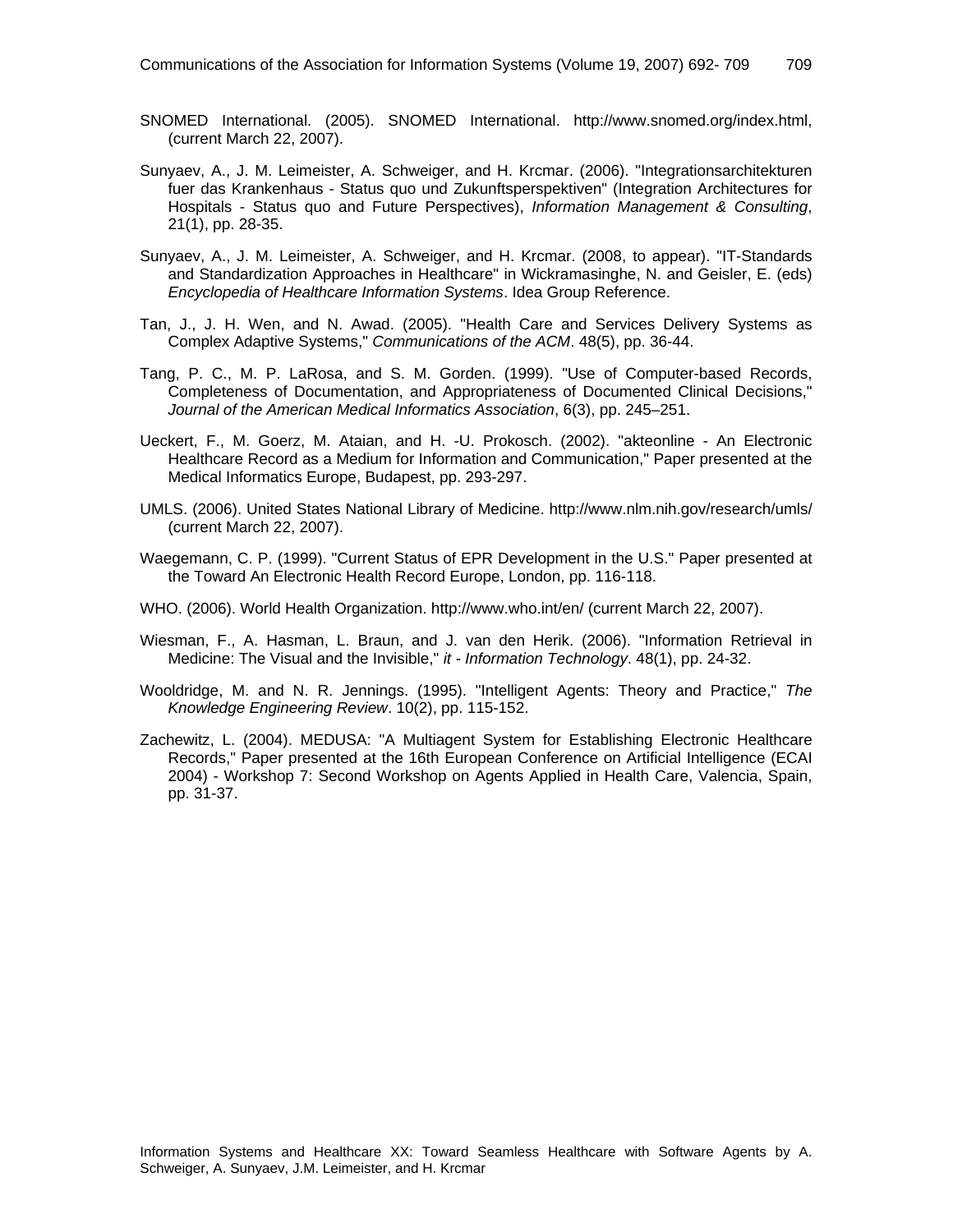#### **ABOUT THE AUTHORS**

**Andreas Schweiger** is a research assistant at the Chair for Information Systems, Technische Universität München, Munich, Germany, since 2003. His research focuses on eHealth and in particular distributed information systems in healthcare and their agent-based implementation.

**Ali Sunyaev** is a research assistant at the Chair for Information Systems, Technische Universität München, Munich, Germany, since 2005. He focuses on eHealth and in particular health care telematics and its security aspects.

**Dr. Jan Marco Leimeister** is a senior researcher and assistant professor at the Chair for Information Systems, Technische Universität München, Munich, Germany. He runs research groups on Virtual Communities, eHealth, Ubiquitous/Mobile Computing and manages several publicly funded research projects. His teaching and research areas include eHealth, Online Communities, IT Innovation Management, Service Science, Ubiquitous and Mobile Computing, Computer Supported Cooperative Work, and Information Management.

**Dr. Helmut Krcmar** is a professor of Information Systems and holds the Chair for Information Systems at the Department of Informatics, Technische Universität München (TUM), Germany since 2002. He worked as Post Doctoral Fellow at the IBM Los Angeles Scientific Center, as assistant professor of Information Systems at the Leonard Stern School of Business, NYU, and at Baruch College, CUNY. From 1987 to 2002 he was Chair for Information Systems, Hohenheim University, Stuttgart. His research interests include Information and Knowledge Management, ITenabled Value Webs, Service Management, Computer Supported Cooperative Work, and Information Systems in Health Care and eGovernment.

Copyright © 2007 by the Association for Information Systems. Permission to make digital or hard copies of all or part of this work for personal or classroom use is granted without fee provided that copies are not made or distributed for profit or commercial advantage and that copies bear this notice and full citation on the first page. Copyright for components of this work owned by others than the Association for Information Systems must be honored. Abstracting with credit is permitted. To copy otherwise, to republish, to post on servers, or to redistribute to lists requires prior specific permission and/or fee. Request permission to publish from: AIS Administrative Office, P.O. Box 2712 Atlanta, GA, 30301-2712 Attn: Reprints or via email from ais@aisnet.org